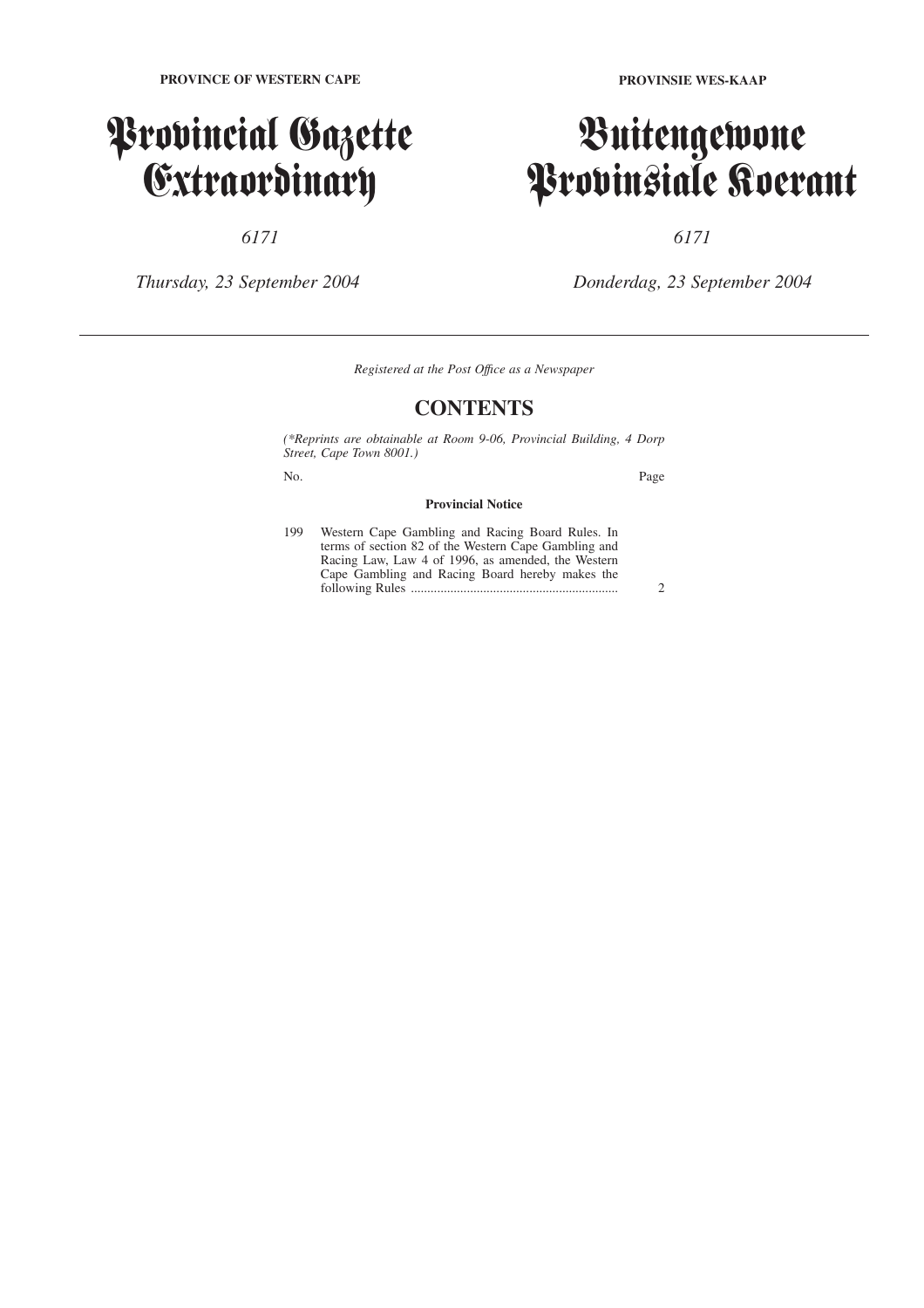#### **PROVINCIAL NOTICE**

The following Provincial Notice is published for general information.

G. A. LAWRENCE, DIRECTOR-GENERAL

Provincial Building, Wale Street, Cape Town.

#### **PROVINSIALE KENNISGEWING**

Die volgende Provinsiale Kennisgewing word vir algemene inligting gepubliseer.

G. A. LAWRENCE, DIREKTEUR-GENERAAL

Provinsiale-gebou, Waalstraat, Kaapstad.

P.N. 199/2004 23 September 2004

#### **WESTERN CAPE GAMBLING AND RACING BOARD**

#### **RULES**

In terms of section 82 of the Western Cape Gambling and Racing Law, Law 4 of 1996, as amended, the Western Cape Gambling and Racing Board hereby makes the following Rules—

#### **WESTERN CAPE GAMBLING AND RACING BOARD LIMITED GAMBLING MACHINE (''LGM'') RULES**

#### **ARRANGEMENT OF RULES**

#### **CHAPTER I: DEFINITIONS**

1.1 Definitions

#### **CHAPTER II: ORGANISATIONAL STRUCTURE, JOBS COMPENDIUM AND INTERNAL CONTROL STANDARDS (''ICS'')**

- 2.1 Organisational structure
- 2.2 Jobs compendium
- 2.3 Staffing
- 2.4 LGM premises
- 2.5 Internal audit
- 2.6 ICS

#### **CHAPTER III: TECHNICAL DEPARTMENT**

- 3.1 LGM and SDL information records
- 3.2 LGM requirements
- 3.3 Commissioning, alteration and de-commissioning of LGMs and SDLs
- 3.4 LGM and communication malfunctions
- 3.5 Maintenance
- 3.6 RAM clear
- 3.7 Additional gambling devices

#### **CHAPTER IV: ADMINISTRATION DEPARTMENT**

- 4.1 Responsibilities
- 4.2 Journal entries
- 4.3 LGM accounting
- 4.4 Controlled stationery
- 4.5 Monitored keys

#### **CHAPTER V: COMPLIANCE DEPARTMENT**

5.1 Investigations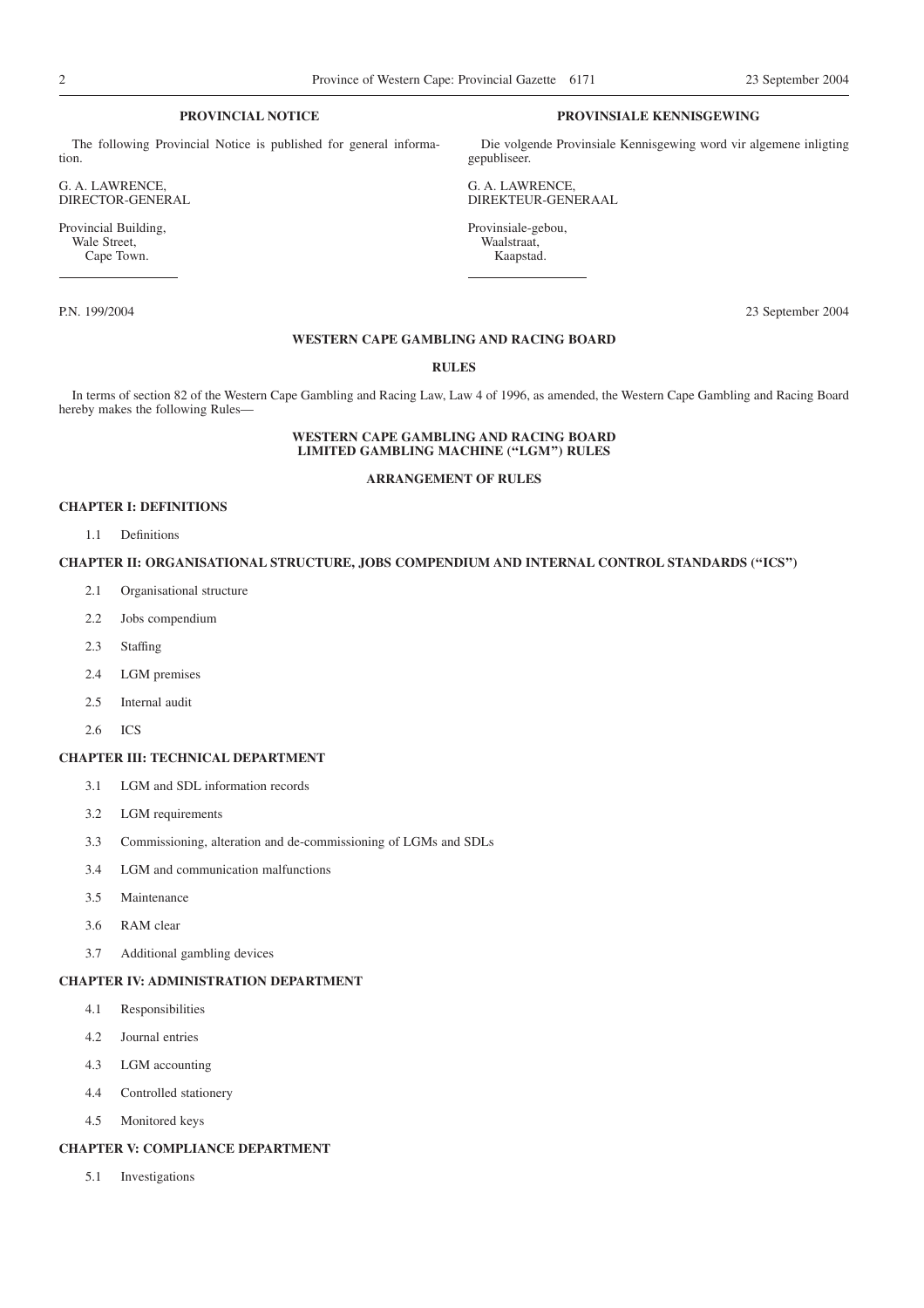- 5.2 Audits
- 5.3 Reporting requirements

#### **CHAPTER VI: LGM PREMISES**

- 6.1 ICS
- 6.2 Minimum requirements for LGM premises
- 6.3 Responsibilities pertaining to LGM premises
- 6.4 Access to LGMs
- 6.5 Licence and signs to be displayed
- 6.6 Monitored keys and controlled stationery
- 6.7 Patron disputes

#### **CHAPTER VII: GENERAL PROVISIONS**

- 7.1 Offices of the LGM operator
- 7.2 Credit facility
- 7.3 Game features, stakes and prizes
- 7.4 Monetary instruments
- 7.5 SDL controls
- 7.6 Employee cards
- 7.7 LGM premises and employee records
- 7.8 User access rights
- 7.9 Employees to be appropriately licensed
- 7.10 Dispensation

#### **CHAPTER VIII: OFFENCES AND PENALTIES**

8.1 Offences and penalties

#### **CHAPTER I**

#### **DEFINITIONS**

#### **1.1 Definitions**

Any word or expression used in these Rules which is defined in the Law or the Regulations made in terms thereof shall have the meaning ascribed to it in the Law or Regulations, unless it is otherwise defined in these Rules or the context indicates otherwise. In these Rules, unless the context indicates otherwise—

- (1) **''authorised''** means authorised in terms of the Law or ICS.
- (2) **''bet''** means the amount of credits risked or staked by a player at the commencement or during a gambling game.
- (3) **''Board''** means the Western Cape Gambling and Racing Board.
- (4) **''cash or cash equivalent''** means a physical coin, note, token, ticket, other thing of value, magnetic or smart card or any other representation of money used directly or indirectly in the gambling environment.
- (5) **''CEMS''** means the central electronic monitoring system contemplated in section 13(1)(l) of the National Gambling Act.
- (6) **''CEMS operator''** means the entity operating the CEMS and licensed in terms of section 50 of the Law.
- (7) **''credits''** means the number of betting units standing to the credit of a player displayed on the credit meter of an LGM.
- (8) **''data collection''** means the successful transfer of LGM soft meter and significant event information from an SDL to the CEMS database.
- (9) **''designated area''** means the area within an LGM premises where LGMs are authorised to be exposed for play.
- (10) **''dispute''** means any unresolved disagreement between a patron and the holder of an LGM operator licence, CEMS operator licence or an LGM premises relating to a gambling-related procedure, the outcome of a gambling game or the payment of winnings alleged to be due.
- (11) **''double-up''** means a gambling option whereby a player may, during a game, risk a previous win, bet or a portion thereof on the selection of a further outcome.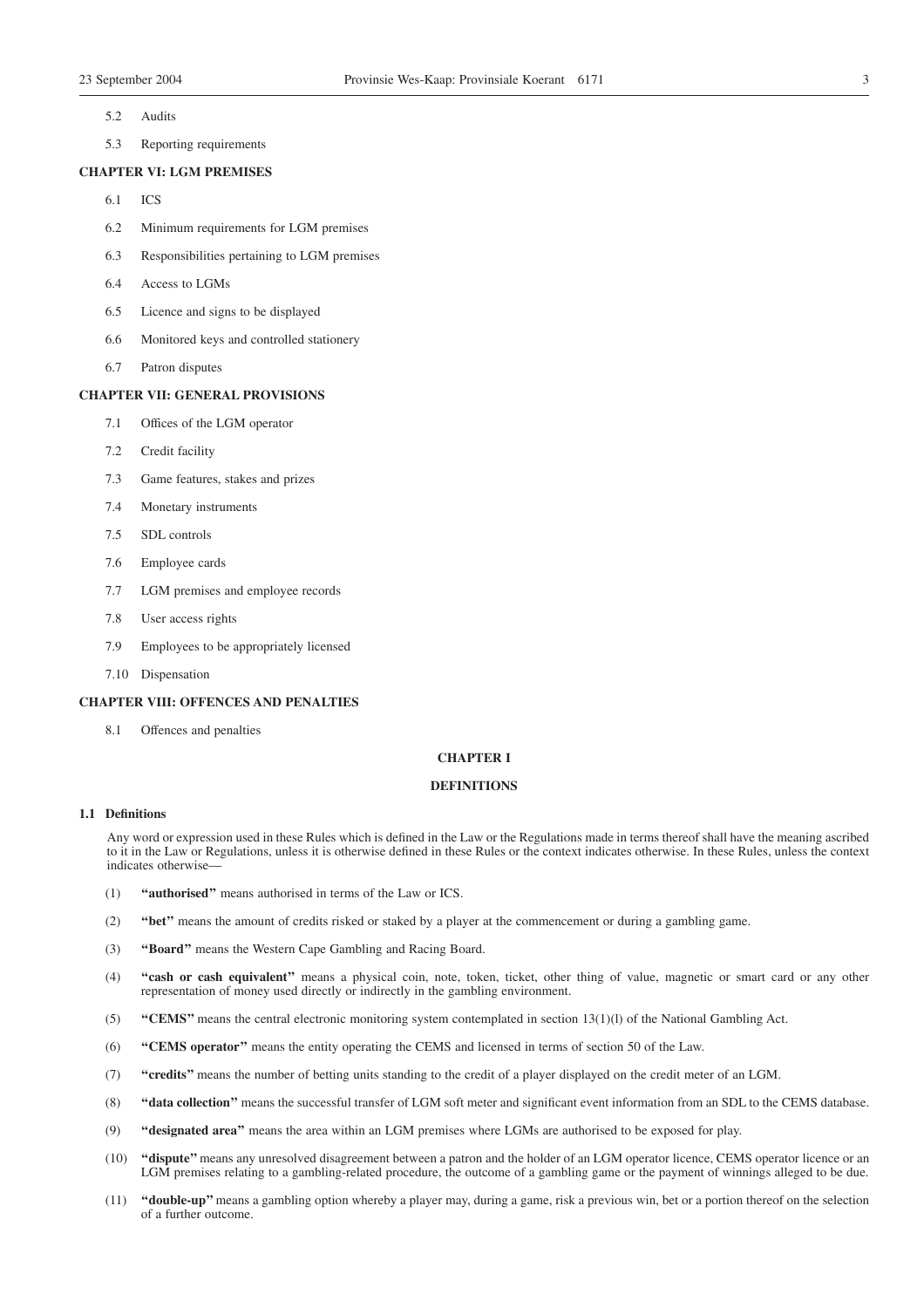- (12) **''employee card''** means a card used by a licensed employee to—
	- (a) initiate and terminate gambling on an LGM premises by inserting or removing such card, and
	- (b) record details of persons performing functions on the LGM and SDL.
- (13) **''fair play''** means the conduct of a gambling game in compliance with all procedures and rules approved for such gambling game.
- (14) **''gambling-related''** means having, in the view of the Board or of a licence holder, a direct or indirect influence on gambling tax or fair play.
- (15) **''handle''** means the total rand value of all credits bet on an LGM within a specified period.
- (16) **''ICS''** means the approved internal control standards of the holder of an LGM operator licence containing the gambling-related provisions prescribed by the Law or required by the Board and includes, without limitation, all gambling-related policies, operating, administrative and accounting procedures and standards to be adhered to by the LGM operator or on licensed premises.
- (17) **''incompatible function''** means a function which places any employee or department in a position both to commit an error or irregularity or to perpetrate a fraud and to conceal such error, irregularity or fraud. Employees may be considered to have incompatible functions if such employees are members of separate departments that are not supervised independently of one another.
- (18) **''journal entry''** means any alteration made to gambling-related computerised records.
- (19) **''Law''** means the Western Cape Gambling and Racing Law, 1996 (Law 4 of 1996), as amended.
- (20) **''licensed employee''** means the holder of a key or gambling employee licence contemplated in the Law.
- (21) **''LGM''** means a limited gambling machine in respect of which the stakes and prizes are limited as prescribed by the National Gambling Act.
- (22) **''LGM drop''** means the cash or cash equivalent cleared from an LGM for count purposes.
- (23) **''LGM operator''** means an operator licensed in terms of section 46 of the Law.
- (24) **''LGM premises''** means a licensed premises on which LGMs may be exposed for play in terms of section 47 of the Law.
- (25) **''LOC''** means a letter of certification issued by the SABS, certifying that a device or equipment complies with the national norms and standards applicable thereto.
- (26) **''logic area''** means a secure cabinet within an LGM that houses the master processing unit and electronic components having the potential to influence the outcome of the game or the communication between the LGM and the CEMS.
- (27) **''manufacturer''** means the holder of a licence specified in section 50 of the Law.
- (28) **''multi-game software''** means gaming software that offers more than one LGM game on a single LGM.
- (29) **''National Gambling Act''** means Act 33 of 1996, as amended.
- (30) **''National Gambling Regulations''** means the Regulations in respect of Limited Payout Machines promulgated in terms of the National Gambling Act.
- (31) **''operating hours''** means all hours during which LGMs are exposed for play.
- (32) **''premises owner key employee''** means a natural person, duly authorised to represent the owner of a primary business which has entered into an agreement with an LGM operator to expose LGMs for play on business premises licensed in terms of section 47 of the Law, and licensed as a key employee by the Board.
- (33) **''progressive jackpot''**means the amount advertised and payable for a winning combination of numbers, playing cards, symbols, pictures, figures, events or similar representations capable of being generated by an LGM or the CEMS, with a payout that increases automatically over time or as the machine or game is played.
- (34) **''public area''** means any area to which the public has unrestricted access.
- (35) **''RAM''** means random access memory.
- (36) **''RTP %''** means return to player percentage in respect of LGMs, which is calculated by dividing the total win by the total handle.
- (37) **''SABS''** means the South African Bureau of Standards.
- (38) **''significant events''** means a set of operational conditions recorded by the CEMS for LGMs during a game, during idle mode or during data interchange with another gaming device.
- (39) **''SDL''** means a site data logger.
- (40) **''site data logger''** means a device or other intermediate data collector for the CEMS situated on an LGM premises that collects, stores and sends data.
- (41) **''SKP''** means a smart keypad.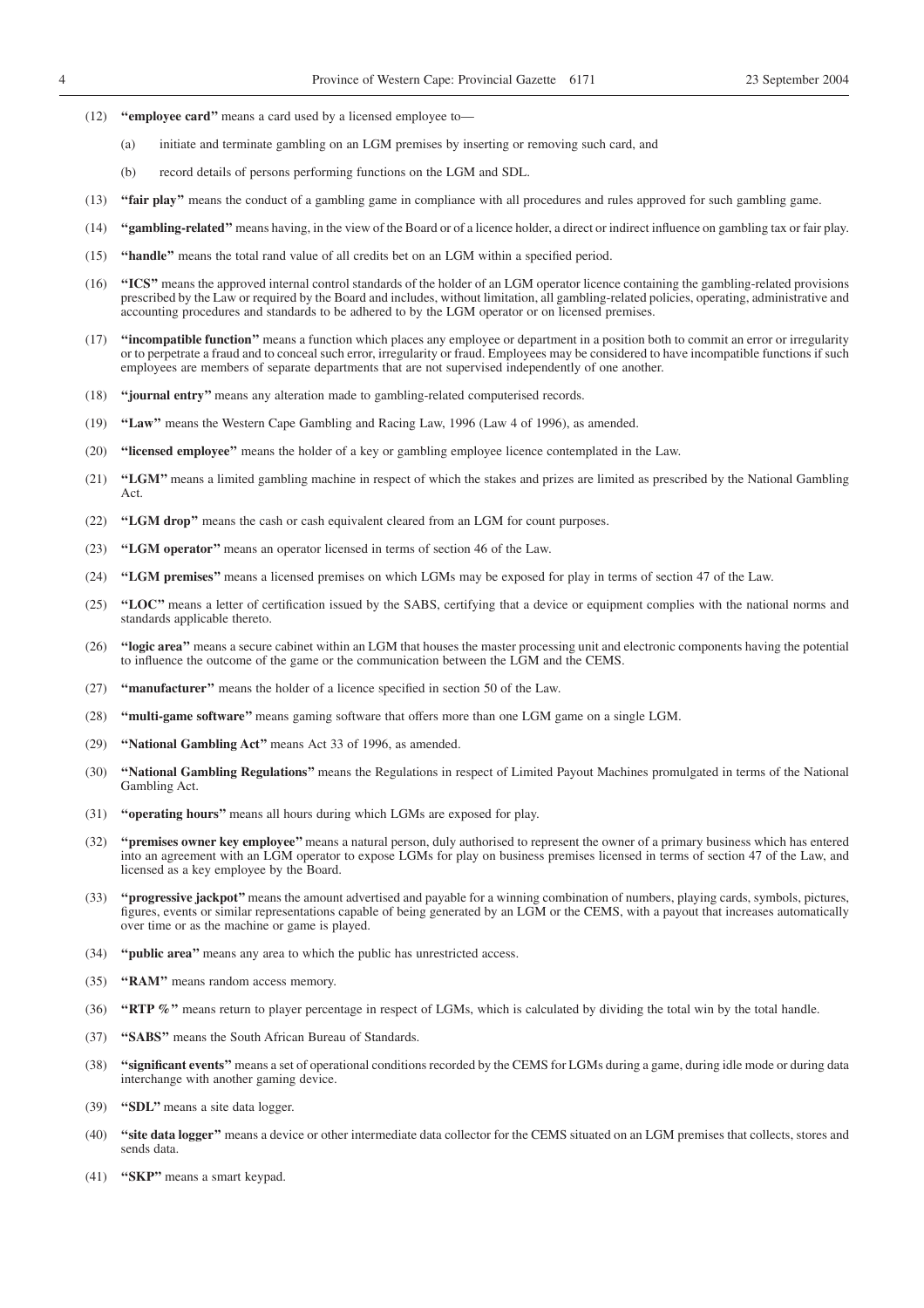- (42) **''smart card''** means an integrated electronic circuit card issued to a patron for use on an LGM premises as an instrument by means of which—
	- (a) funds are deposited by such a patron to the credit of such card;
	- (b) funds standing to the credit of such card are withdrawn or redeemed by such patron, or
	- (c) gambling transactions are conducted by such patron against funds standing to the credit of such card.
- (43) **''smart keypad''** means an input device located on an LGM premises used to convey instructions to the SDL.
- (44) **''supplementary prize''** means a payout or award, other than a progressive jackpot, advertised and payable for a winning combination of numbers, playing cards, symbols, pictures, events, figures or any similar representations in a gambling game or such other events, not reflected on the pay table of an LGM, in respect of which the prize is won.
- (44) **''token''** means a token redeemable for specified cash amount and issued or sold by a licence holder to patrons for use when gambling.
- (45) **''win''** means the total rand value of coins, tokens and credits won on an LGM.

#### **CHAPTER II**

#### **ORGANISATIONAL STRUCTURE, JOBS COMPENDIUM AND INTERNAL CONTROL STANDARDS (''ICS'')**

#### **2.1 Organisational structure**

- (1) An LGM operator shall implement and maintain an organisational structure diagram reflecting the—
	- (a) executive management of the organisation, each of its departments and functions;
	- (b) segregation of incompatible functions into different departments and functions;
	- (c) direct and indirect lines of authority within the organisation, departments and functions, including the LGM premises, and
	- (d) titles of each position within the organisation and mandatory departments and functions.
- (2) The holder of an LGM operator licence shall not commence any gambling or gambling-related activities prior to the approval of its organisational structure by the Board.
- (3) The holder of an LGM operator licence shall not amend or implement any amendments to its approved organisational structure without the prior written approval of the Board.

#### **2.2 Jobs compendium**

- (1) The holder of an LGM operator licence shall prepare and maintain a jobs compendium that complies with the provisions of this Chapter in respect of all personnel and LGM premises employees engaged in gambling and gambling-related activities.
- (2) A jobs compendium shall comprise—
	- (a) a description of each job, reflected on a separate page, organised by department or function, including—
		- (i) the position title and the department or division under which it falls;
		- (ii) the position titles of the relevant employee's head of the department, immediate supervisor and subordinates;
		- (iii) the duties, responsibilities, authority and the limitations in respect of the relevant job, and
		- (iv) the type of licence required to be issued in respect of the specific position.
- (3) The jobs compendium shall—
	- (a) clearly reflect the segregation of incompatible operational functions—
		- (i) into different departments, and
		- (ii) between the LGM operator and LGM premises, specifying the duties of each such department and function;
	- (b) illustrate by position title, the direct and indirect lines of authority within the operation, clearly reflecting a chain of command in terms of which management and supervisory personnel are held accountable for actions or omissions within their areas of responsibility:
	- (c) reflect primary and secondary supervisory positions, where applicable, within the organisational structures and the operational functions contemplated in paragraph (a), so as to ensure the continuous authorisation or supervision of all gambling and gambling-related transactions at all relevant times, and
	- (d) reflect the division of responsibility and accountability so as to ensure that no area of responsibility or accountability is so extensive that it becomes impractical for one employee to monitor or control.
- (4) The holder of an LGM operator licence shall not commence any gambling or gambling-related activities prior to the approval of its jobs compendium by the Board.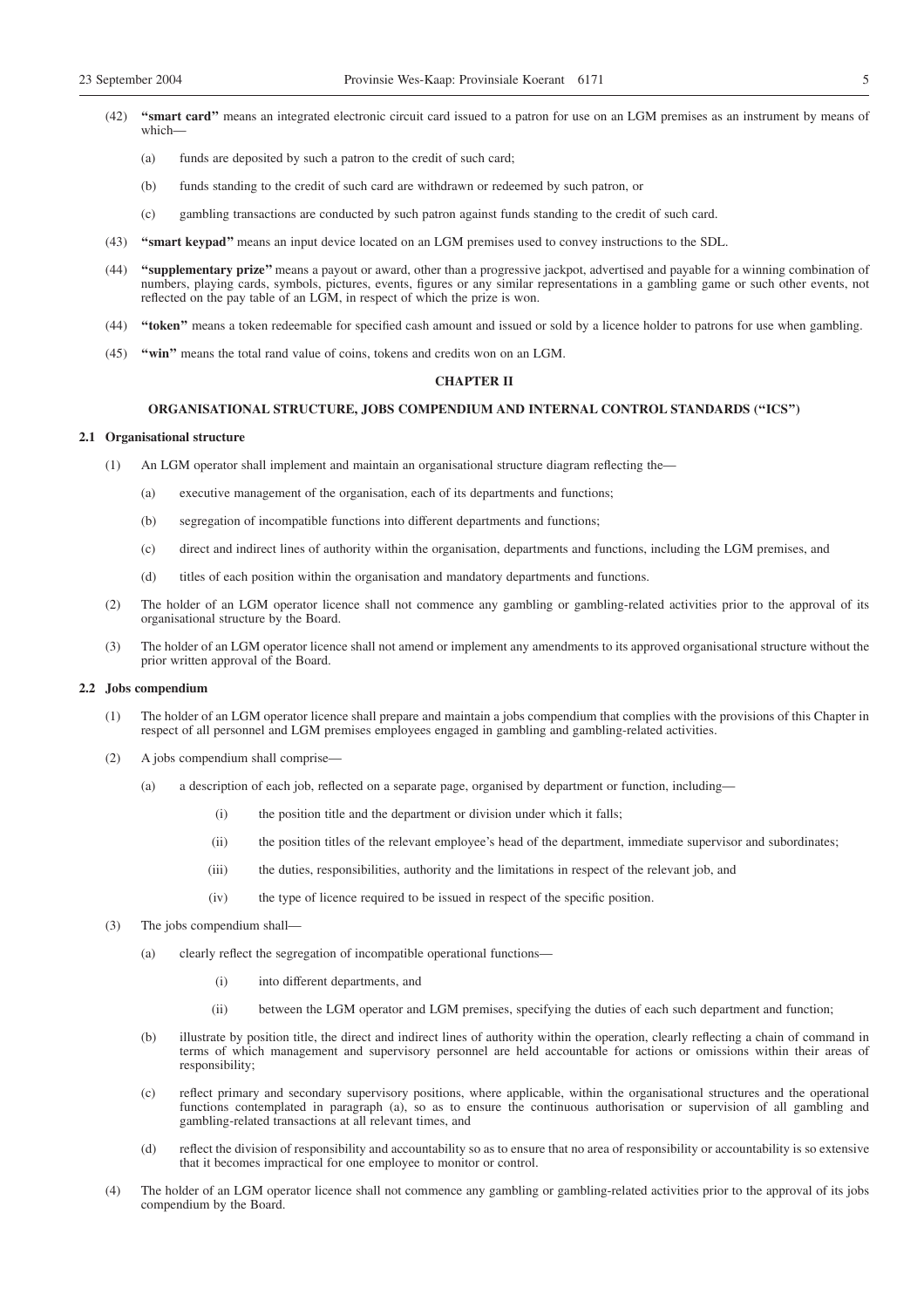(5) The holder of an LGM operator licence shall not amend or implement any amendments to its approved jobs compendium without the prior written approval of the Board.

#### **2.3 Staffing**

- (1) The holder of an LGM operator licence's organisational structure and jobs compendium shall provide for the following independent mandatory departments providing for the following categories of staff—
	- (a) in its Technical Department—
		- (i) LGM Technicians, who shall install and maintain LGMs and SDLs and perform such other functions as are prescribed by the Rules and the LGM operator's ICS, and
		- (ii) an LGM Technical Manager, who shall—
			- (aa) supervise and manage the overall operation of the Technical Department, and participate in the appointment and termination of employment of all technical employees, and
			- (bb) ensure that the structure and operation of the Technical Department complies with the LGM operator's ICS and the Law;
	- (b) in its Administration Department—
		- (i) Administration Clerks, who shall
			- ensure that gambling-related financial information, including the compilation of monthly tax returns, is accurate and reliable, and
			- (bb) perform such other functions as are prescribed by the Rules and the LGM operator's ICS, and
		- (ii) an Administration Manager, who shall—
			- (aa) supervise and manage the overall operation of the Administration Department, and participate in the appointment and termination of employment of all administration employees, and
			- (bb) ensure that the structure and operation of the Administration Department complies with the LGM operator's ICS and the Law;
	- (c) in its Compliance Department—
		- (i) Compliance Officers, who shall—
			- (aa) monitor, audit and report on compliance with the LGM operator's ICS and the Law, and
			- (bb) perform such other functions as are prescribed by the Rules and the LGM operator's ICS, and
		- (ii) a Compliance Manager, who shall—
			- (aa) supervise and manage the overall operation of the Compliance Department and participate in the appointment and termination of employment of all investigation personnel, and
			- (bb) ensure that the structure and operation of the Compliance Department complies with the LGM operator's ICS and the Law.
- (2) The Board may approve the combination of certain categories of employees, functions or departments if the LGM operator is able to demonstrate that there are no incompatible functions and that the proper conduct and effective supervision and control of gambling and gambling-related activities will not be prejudiced thereby.
- (3) An LGM operator may not outsource any of the functions assigned to its employees by the LGM operator's ICS or the Law without the prior written approval of the Board.
- (4) The holder of an LGM operator licence shall at all times maintain its level of staffing in a manner which ensures the proper operation and effective supervision of all gambling and gambling-related activities.
- (5) The Board may order the holder of an LGM operator licence to utilise higher levels of staffing if, in the opinion of the Board, it is necessary for the proper conduct and effective supervision and control of any gambling-related activity.
- (6) No person shall simultaneously perform incompatible gambling-related functions allocated to more than one position without the prior written approval of the Board.
- (7) The LGM operator shall ensure that only adequately trained and experienced employees are utilised in the positions reflected in the organisational structure.
- (8) This Rule does not preclude the holder of an LGM operator licence from utilising additional categories of employees or the Board from ordering an LGM operator to utilise additional categories of employees where it deems this necessary for the proper conduct and effective supervision and control of any gambling-related activity.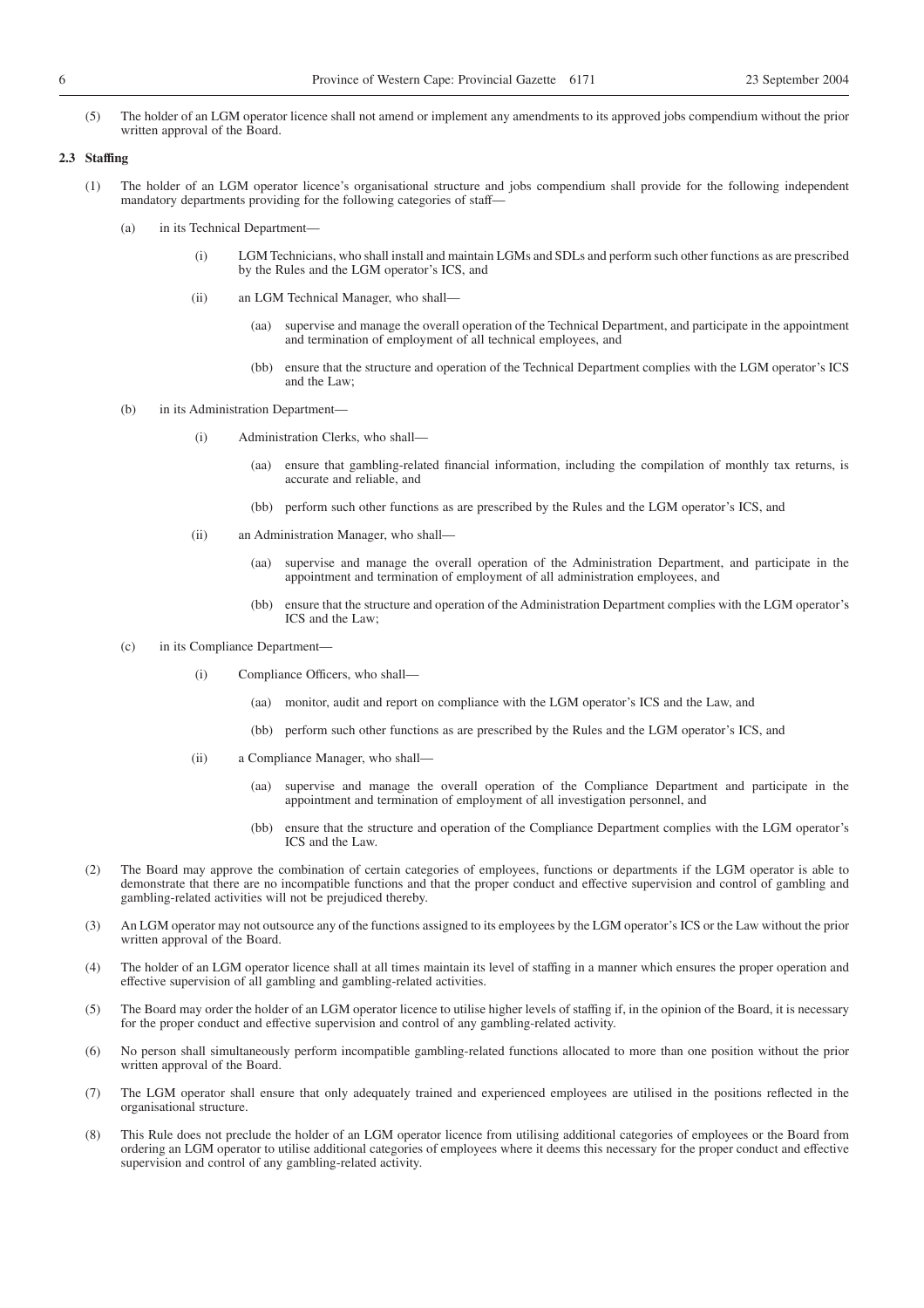#### **2.4 LGM premises**

- (1) Licensed employees shall be appointed on each LGM premises, who shall during all operating hours—
	- (a) supervise gambling and gambling-related activities;
	- (b) ensure that all gambling and gambling-related activities are conducted in accordance with the Law and the LGM operator's ICS;
	- (c) ensure the proper functioning of LGMs, insofar as prescribed by the Law and the LGM operator's ICS, and
	- (d) attend to patron disputes.

#### **2.5 Internal audit**

- (1) An LGM operator shall appoint an independent internal auditor to perform the internal audit function prescribed by this Rule.
- (2) The internal audit function shall comprise—
	- (a) the review and evaluation, on a yearly basis, of the LGM operator's—
		- (i) ICS in order to determine the effectiveness and adequacy thereof, and
		- (ii) fulfilment of its bid commitments;
	- (b) on a six-monthly basis—
		- (i) an assessment of the LGM operator's compliance with its ICS and the Law;
		- (ii) an assessment of the effectiveness and adequacy of the day-to-day gambling-related operations of the Technical, Administration and Compliance Departments;
		- (iii) the compilation and review of an operational risk profile in respect of the mandatory departments;
		- (iv) a determination of whether the gambling and gambling-related financial and operating information is accurate, current, timeously generated, complete, valid and reliable, including the reconciliation of such information with tax returns submitted to the Board;
		- (v) a determination of whether all gambling-related taxes are current and accurate;
		- (vi) an assessment of the integrity, adequacy, accuracy and reliability of all gambling-related information and systems, and
		- (vii) to the degree required by the circumstances, an assessment of the LGM operator's compliance with any operational conditions of the licence imposed by the Board.
- (3) Where an LGM operator utilises an external auditing company to perform the internal audit function, such company may not also perform the external audit function.
- (4) The head of the internal audit function shall report directly to the board of directors of the LGM operator or to a committee of the board of directors.
- (5) An LGM operator must ensure that the persons responsible for the performance of the internal audit function submit and present an internal audit report to the Office of the Board within 28 days of the compilation of each six-monthly audit report.
- (6) The internal audit report contemplated in sub-rule (5) shall address—
	- (a) any contravention of the LGM operator's ICS or the Law revealed by the audit;
	- (b) all the areas of responsibilities referred to in sub-rule (2)(a) and (b), and
	- (c) any weaknesses in the LGM operator's ICS or the Law revealed by the audit.
- (7) In addition to the provisions of sub-rule (6), additional internal audit reports shall be submitted to the Board relating to—
	- (a) gambling and gambling-related operations and activities, and
	- (b) instances of possible non-compliance with the provisions of the LGM operator's ICS or the Law revealed by an audit within 14 days of the compilation of such reports.
- (8) The Board may approve different reporting lines to those prescribed in sub-rule (4) above, upon demonstration by the LGM operator that there are no incompatible functions.
- (9) All reports shall be in writing and shall be kept for a period of at least two (2) years for Board inspection.

#### **2.6 ICS**

- (1) Every LGM operator shall develop, implement and maintain a written ICS to ensure—
	- (a) the integrity of its gambling operation;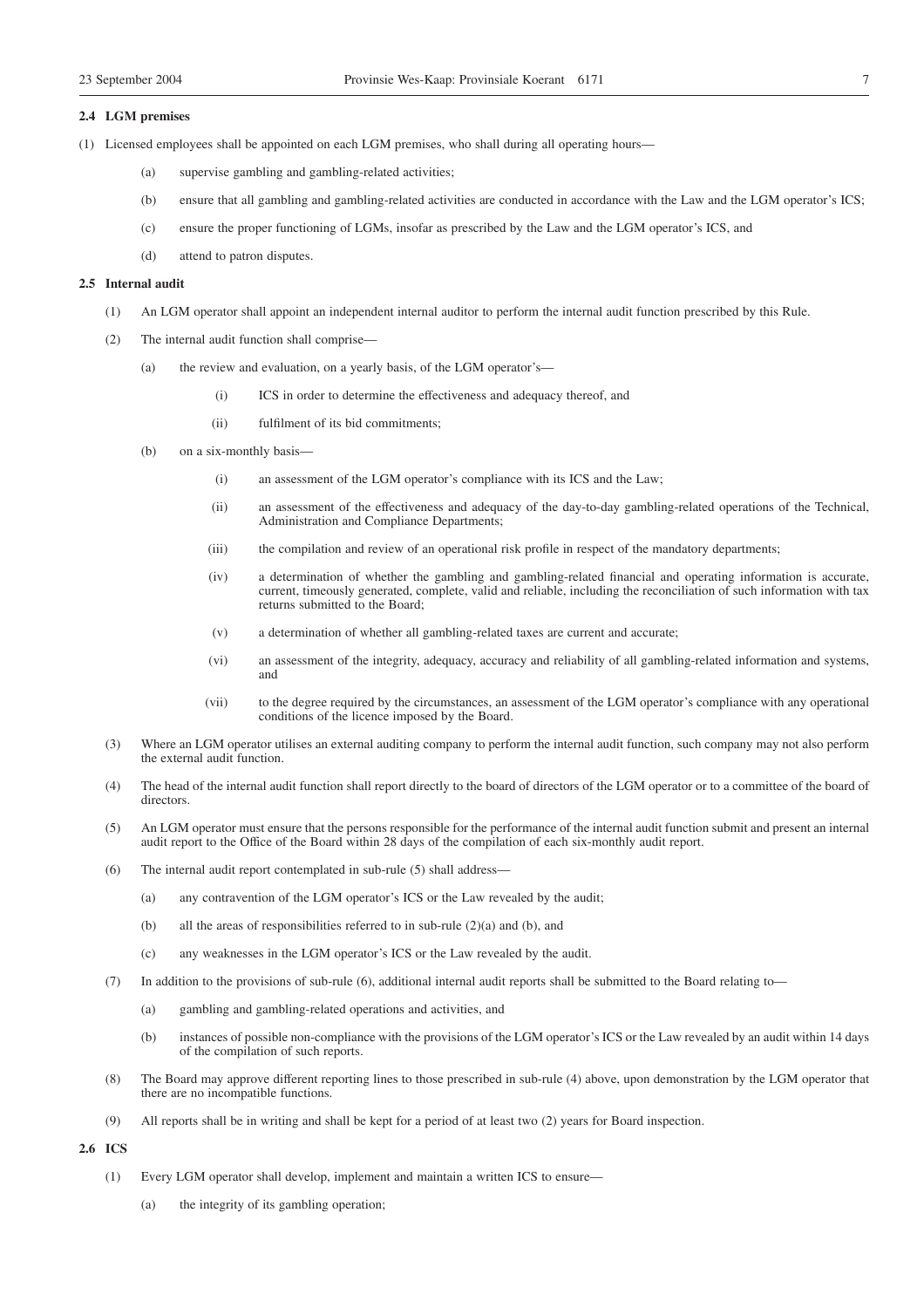- (b) that adequate controls are in place to effectively manage and minimise gambling-related risks;
- (c) that gambling-related devices, documents and information are properly controlled and safeguarded;
- (d) that financial and other gambling-related records are accurate and reliable;
- (e) that gambling-related transactions are performed with the necessary authorisation;
- (f) that gambling-related transactions are recorded in sufficient detail;
- (g) the proper reporting of gambling revenue, taxes and other fees due, and
- (h) that gambling-related functions, duties and responsibilities are appropriately segregated and performed in accordance with sound practices by competent and appropriately qualified employees.
- (2) The LGM operator's ICS shall contain only those procedures and provisions required in terms of the Law and such further procedures and provisions as the Board may from time to time determine.
- (3) The holder of an LGM operator licence shall not commence any gambling or gambling-related activities prior to the approval of its ICS by the Board.
- (4) The holder of an LGM operator licence shall not amend its ICS or implement any new or revised policies, procedures or standards contained or required to be contained in its ICS without the prior written approval of the Board.
- (5) The holder of an LGM operator licence shall submit amendments to its approved ICS in the manner and format determined by the Board.
- (6) The Board may order the holder of an LGM operator licence to amend its ICS if in the opinion of the Board it does not comply with the requirements of sub-rule (1).
- (7) The holder of an LGM operator licence shall conduct its operations in terms of its ICS.
- (8) If the holder of an LGM operator licence contravenes any provision or procedure of its ICS or omits to amend its ICS within 28 days of receiving an order from the Board to do so, such contravention or omission shall be deemed to be a contravention of these Rules.
- (9) The ICS shall clearly distinguish between the LGM operator's and LGM premises functions.
- (10) The LGM operator shall immediately inform all its LGM premises in the event of an ICS amendment that the Board has determined will have an influence on the operation of the LGM premises.
- (11) At a minimum an LGM operator's ICS shall contain provisions and procedures relating to—
	- (a) its organisational structure;
	- (b) its jobs compendium;
	- (c) measures for the maintenance of designated areas to ensure compliance with the provisions of the Law;
	- (d) control measures to preclude persons under the age of 18 years from having access to designated areas;
	- (e) the maintenance of premises and employee records;
	- (f) the management of prescribed LGM information records;
	- (g) the commissioning and de-commissioning of LGMs, including the set up and testing thereof;
	- (h) access to all LGM areas, including LGM logic area and SDL access;
	- (i) the resolution of patron disputes;
	- (j) manual payments, including the recording thereof;
	- (k) the maintenance of LGMs and SDLs, including the detection of LGM, SDL and CEMS malfunctions;
	- (l) the recording and correction of RAM clears, meter wraps and LGM soft meter violations;
	- (m) the detection and investigation of exceptions and unusual events, including—
		- (i) significant events, and
		- (ii) the integrity of CEMS and LGM meters;
	- (n) the clearance and count of LGM drop;
	- (o) the investigation of variances between estimated and actual LGM drop and the reporting thereof;
	- (p) the detection and investigation of LGM RTP percentages that are below 80%;
	- (q) control measures in respect of controlled stationery, including provisions for—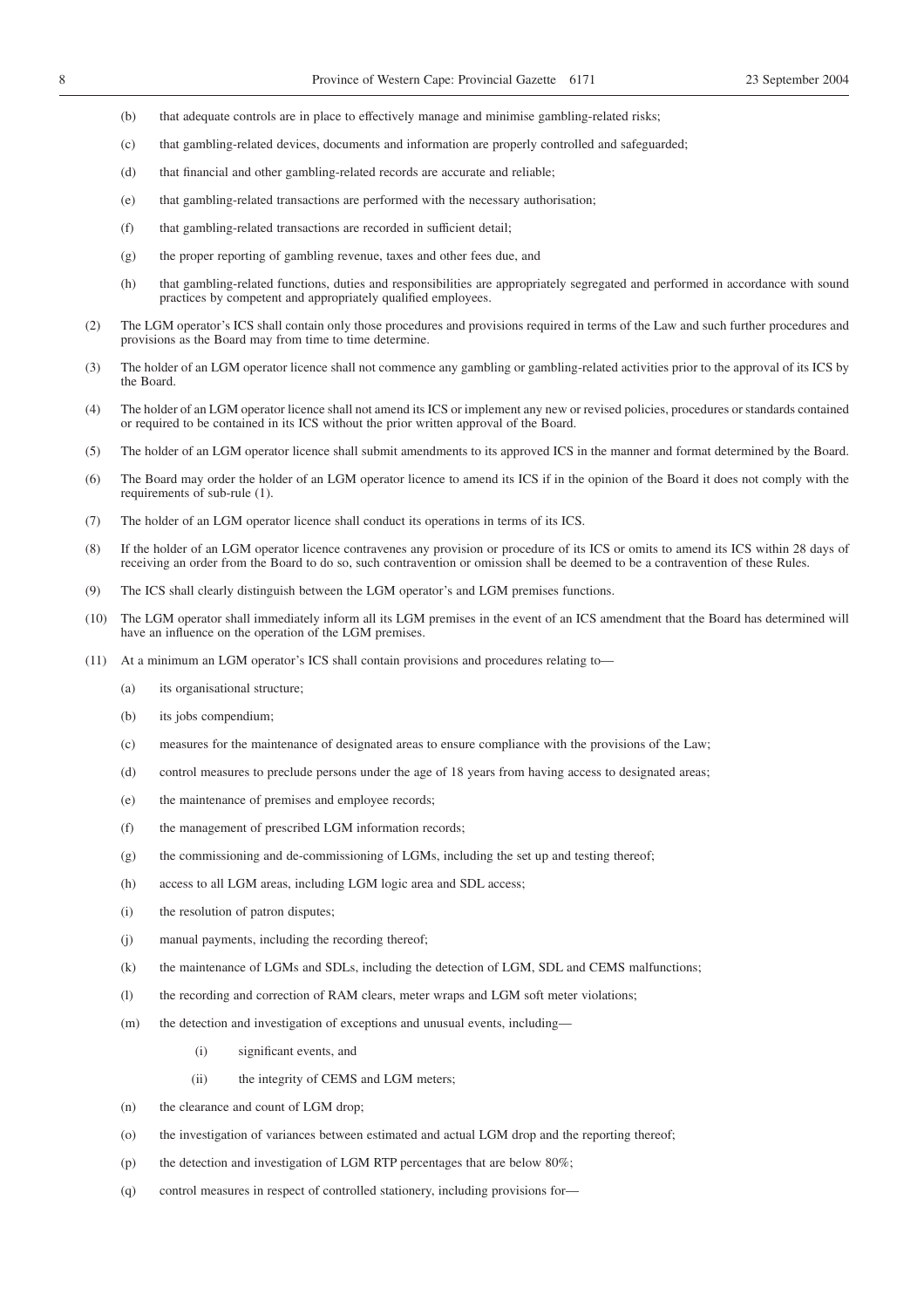- (i) the ordering thereof;
- (ii) the receipt thereof;
- (iii) the storage thereof;
- (iv) the issue thereof;
- (v) the method of completing entries in controlled stationery registers;
- (vi) the personnel involved in controlled stationery transactions;
- (vii) the comparison of a signature listing to signatures on the controlled stationery documents;
- (viii) the method of checking for completeness and accuracy of controlled stationery registers;
- (ix) the collection of completed controlled stationery registers;
- (x) the method of filing of all controlled stationery, and
- (xi) the reconciliation and auditing of controlled stationery registers;
- (r) monitored key controls, including provisions for—
	- (i) the ordering thereof;
	- (ii) the receipt thereof;
	- (iii) the storage thereof;
	- (iv) the issue thereof;
	- (v) the method of completing entries in monitored key registers;
	- (vi) the personnel involved in monitored key transactions;
	- (vii) procedures in respect of duplicate keys;
	- (viii) procedures in respect of lost keys;
	- (ix) dual control procedures relating to keys;
	- (x) the destruction of keys, and
	- (xi) the reconciliation and auditing of monitored key registers;
- (s) journal entries and any adjustments to stored data on the CEMS;
- (t) controls relating to user access levels and rights assigned to persons authorised to access the CEMS;
- (u) the issue, activation and retrieval of employee cards, including password reset;
- (v) the calculation, compilation and verification of the Monthly Gaming Revenue Tax Return, including the verification and reconciliation of computerised reports used to calculate LGM gambling revenue so as to ensure the integrity and accuracy and the collection thereof;
- (w) the documentation, investigation and manner of reporting of all breaches of procedure and illegal activities;
- (x) the training of licensed employees with regard to the—
	- (i) LGM premises procedures;
	- (ii) Responsible Gambling Programme, and
	- (iii) maintenance of LGMs;
- (y) the performance of audits pertaining to—
	- (i) game and communication software installed in LGMs;
	- (ii) software installed in SDLs;
	- (iii) user right access levels to the CEMS and other gambling-related software, including password control;
	- (iv) procedural compliance with the Law and the LGM operator's ICS;
	- (v) licensed employees;
	- (vi) monitored keys;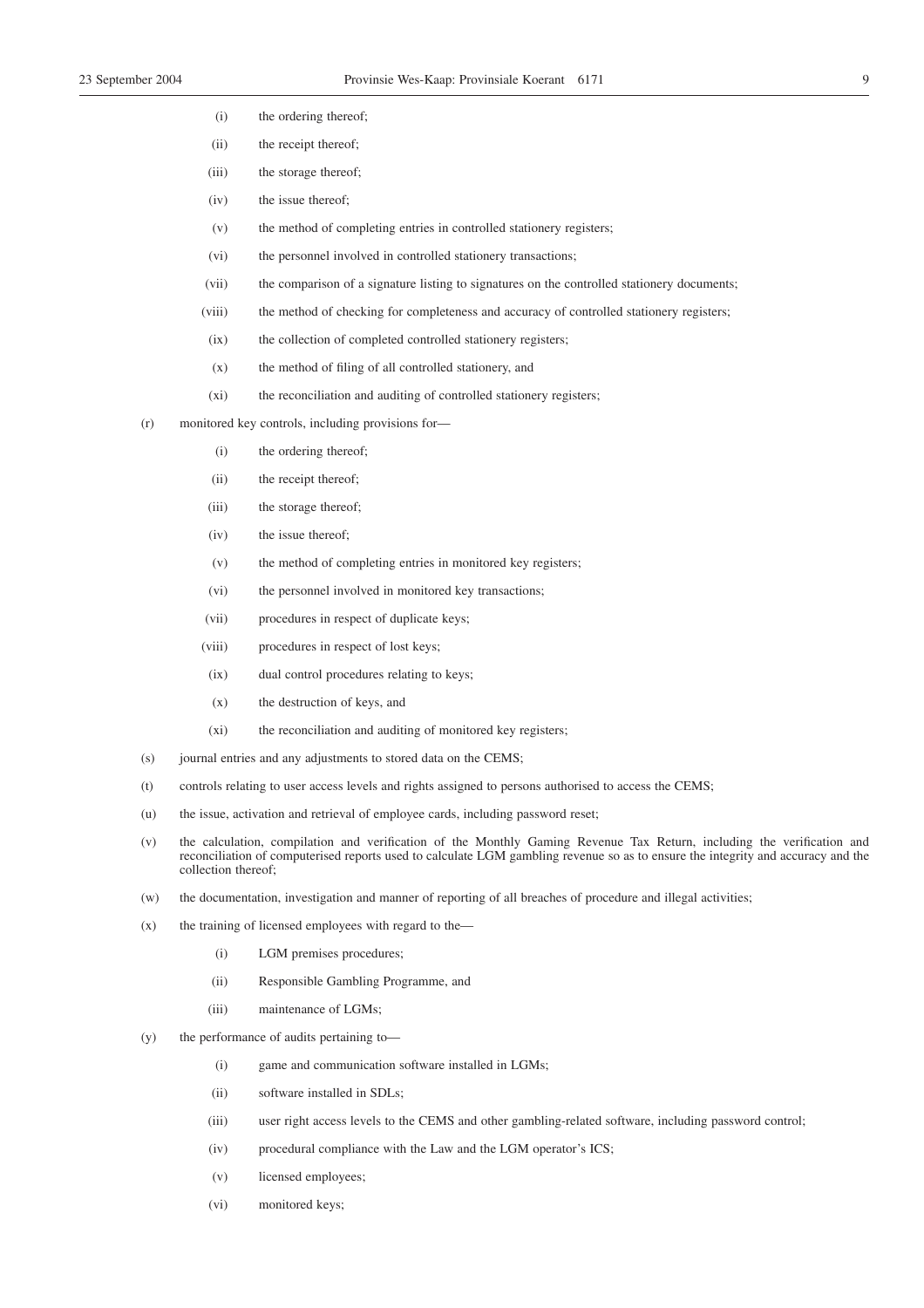- (vii) controlled stationery, and
- (viii) the verification of the accuracy and integrity of information on the CEMS.
- (12) At a minimum an LGM operator's ICS shall contain provisions and procedures applicable to an LGM premises, relating to—
	- (a) its organisational structure;
	- (b) its jobs compendium;
	- (c) measures for the maintenance of designated areas to ensure compliance with the provisions of the Law;
	- (d) control measures to preclude persons under the age of 18 years from having access to designated areas;
	- (e) the maintenance of premises and employee records;
	- (f) the commissioning and de-commissioning of LGMs, including the set up and testing thereof;
	- (g) access to all LGM areas and the SDLs, including LGM logic area and SDL access;
	- (h) the resolution of patron disputes;
	- (i) manual payments, including the recording thereof;
	- (j) the maintenance of LGMs and attendance to LGM error codes;
	- (k) the detection and reporting of LGM, SDL, SKP and CEMS malfunctions;
	- (l) the recording of RAM clears;
	- (m) the reporting of exceptions and unusual events, including—
		- (i) significant events, and
		- (ii) the integrity of LGM and CEMS meters;
	- (n) the clearance and count of LGM drop;
	- (o) the detection of variances between estimated and actual LGM drop and the reporting thereof;
	- (p) the reporting of LGM RTP percentages that are below 80%;
	- (q) control measures in respect of controlled stationery, including provisions for—
		- (i) the receipt thereof;
		- (ii) the storage thereof;
		- (iii) the return thereof;
		- (iv) the method of completing entries in controlled stationery registers;
		- (v) the personnel involved in controlled stationery transactions, and
		- (vi) the method of checking for completeness and accuracy of controlled stationery registers;
	- (r) monitored key controls, including provisions for—
		- (i) the receipt thereof;
		- (ii) the storage thereof;
		- (iii) the method of completing entries in monitored key registers;
		- (iv) the personnel involved in monitored key transactions;
		- (v) procedures in respect of duplicate keys, and
		- (vi) procedures in respect of lost keys;
	- (s) controls relating to user access levels and rights assigned to persons authorised to access the CEMS;
	- (t) the issue, activation and retrieval of employee cards, including password reset, and
	- (u) the reporting of all breaches of procedure and illegal activities.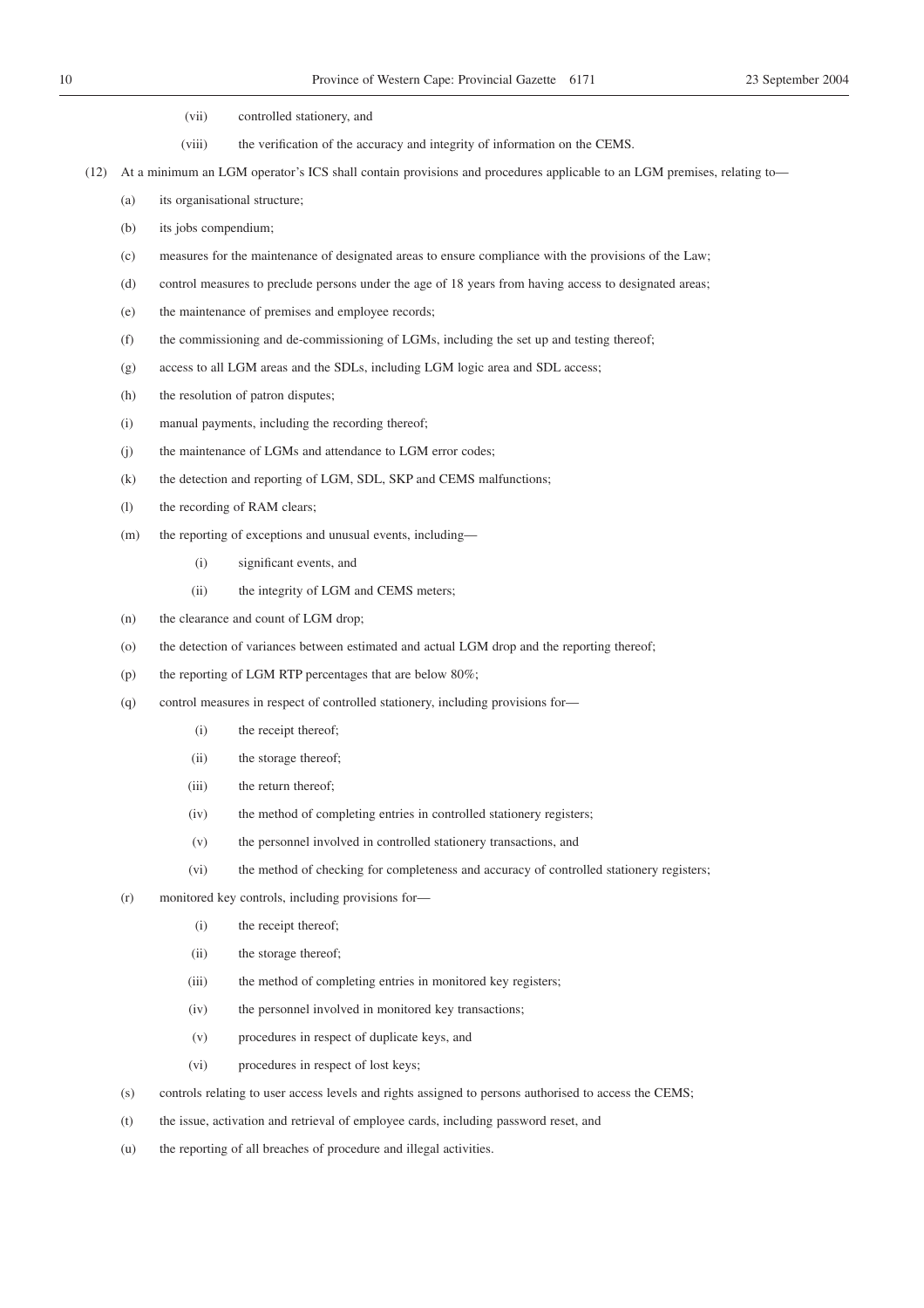#### **CHAPTER III**

#### **TECHNICAL DEPARTMENT**

#### **3.1 LGM and SDL information records**

- (1) The Technical Department of the LGM operator shall record and maintain accurate and current records in the LGM operator's inventory in respect of —
	- (a) each LGM, reflecting—
		- (i) the date on which the LGM cabinet and game software was received;
		- (ii) the serial number assigned to that LGM cabinet by the manufacturer thereof;
		- (iii) a unique asset number assigned to that LGM cabinet and game software which shall remain unchanged for the entire duration of the period during which such LGM is owned by or in the possession of the LGM operator;
		- (iv) the location to which the LGM has been assigned;
		- (v) the number assigned to the position of the LGM at the LGM premises;
		- (vi) the name of the licensed manufacturer of the LGM cabinet and game software;
		- (vii) the LGM certified model Board approval number;
		- (viii) the LGM game software memory device number;
		- (ix) the LGM game name;
		- (x) the LGM theoretical and actual return to player percentages;
		- (xi) the LGM denomination;
		- (xii) the method and date of disposal of the LGM cabinet and game software;
		- (xiii) the total number of LGMs in use at LGM premises and in storage, and
		- (xiv) LGM permit numbers, where applicable;
	- (b) each SDL, reflecting—
		- (i) the date on which the SDL was received;
		- (ii) the serial number assigned to that SDL by the manufacturer thereof;
		- (iii) a unique asset number assigned to that SDL which shall remain unchanged for the entire duration of the period during which such SDL is owned by or in the possession of the LGM operator;
		- (iv) the premises or location to which the SDL has been assigned, and
		- (v) the SDL model number and Board approval number.

#### **3.2 LGM requirements**

- (1) Each LGM shall electronically record, store and send to the CEMS the meter information specified by the applicable SABS standard.
- (2) Each LGM shall electronically record, store and send to the CEMS the following significant event information—
	- (a) authorised and unauthorised LGM cabinet door, drop box door and banknote storage area open and close;
	- (b) authorised and unauthorised access to the LGM logic area while power off;
	- (c) authorised and unauthorised access to the SDL;
	- (d) communication failure to the CEMS, and
	- (e) software validation or signature failure.
- (3) An LGM shall require manual reactivation and shall perform a signature check in the event of—
	- (a) unauthorised access to the LGM logic box door;
	- (b) unauthorised access to the SDL, and
	- (c) a signature failure by the LGM and SDL.
- (4) The Technical Department shall maintain all LGMs and SDLs in a good working condition in accordance with the approved norms and standards for such devices.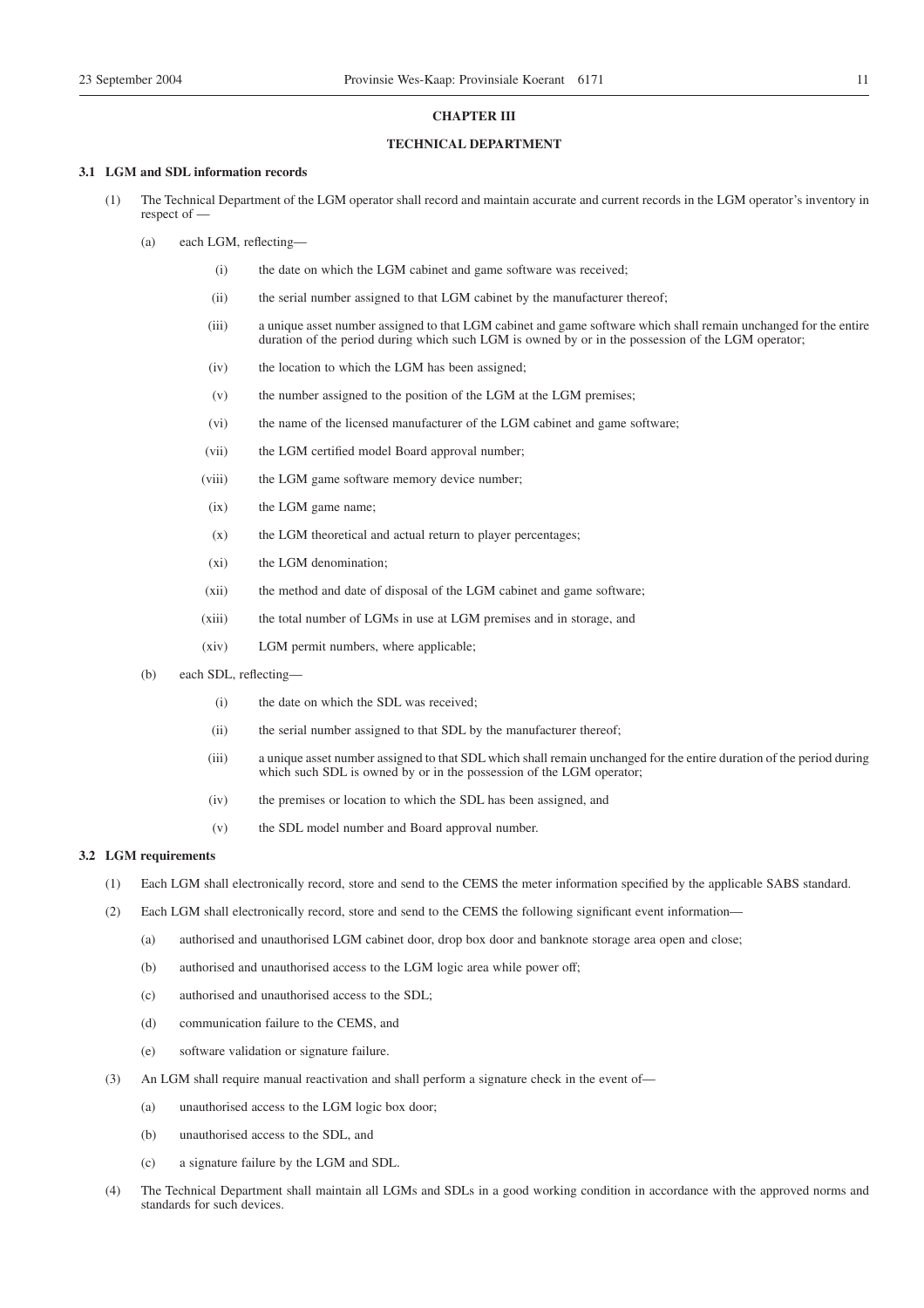- (5) The LGM operator or LGM premises shall not possess, install or make available for play any gambling or gambling-related device which has not been approved by the Board.
- (6) All LGMs that are exposed for play shall be linked to the CEMS.
- (7) A number shall be assigned to each LGM at the LGM premises, which shall be clearly visible on the front of the LGM.
- (8) The LGM number referred to in sub-rule (6) shall correspond with the number reflected on the CEMS for that specific LGM.
- (9) A plate shall permanently be affixed to the cabinet of every LGM, reflecting—
	- (a) the unique serial number of the LGM, and
	- (b) the name of the manufacturer of such LGM.

#### **3.3 Commissioning, alteration and de-commissioning of LGMs and SDLs**

- (1) Whenever an LGM or SDL is commissioned or altered, the Technical Department shall perform tests to ensure that the components of such LGM or SDL have been set up properly in respect of—
	- (a) software validation;
	- (b) coin acceptance;
	- (c) bill acceptance;
	- (d) significant events;
	- (e) soft meter increment, and
	- (f) such other components and tests as the Board may specify prior to any gambling activity taking place on the LGM.
- (2) The Technical Department shall—
	- (a) document the results of the tests conducted in terms of sub-rule (1) in the format determined or approved by the Board and such document shall be signed by a representative from the Technical Department and a licensed employee of the relevant LGM premises, and
	- (b) maintain the significant event and meter test documentation, including system reports in respect of the tests contemplated in sub-rule (1) for a period of at least two (2) years for Board inspection.
- (3) The Technical Department shall immediately update the CEMS reflecting any commissioning, alteration or de-commissioning of LGMs at the time of such occurrence.
- (4) The Technical Manager shall approve the commissioning, alteration or de-commissioning of all LGMs.
- (5) The LGM operator shall ensure that full data collection has been completed by the CEMS prior to de-commissioning an LGM.
- (6) An LGM may not be exposed for play before the tests referred to in sub-rule (1), have been successfully completed and the information on the CEMS has been verified as being correct.
- (7) Any change to an LGM's theoretical RTP percentage shall result in such LGM being treated as a different LGM for purposes of preparing statistical reports.
- (8) In respect of a multi-game LGM, the provisions of this Rule shall apply, with the necessary changes, to each game offered by such LGM.

#### **3.4 LGM and communication malfunctions**

- (1) The LGM shall be powered down and may not be available for play if a malfunction has occurred which—
	- (a) has a fair play implication, or
	- (b) affects the integrity of the LGM or CEMS information

and which cannot be repaired immediately.

- (2) The LGM shall be removed from the public area in the event that the LGM has been powered down for a period of five (5) working days.
- (3) In the event that data collection has not been performed from an LGM premises over a continuous 72-hour period, the Technical Department shall implement measures to allow the data collection to be performed.
- (4) In the event that the communication malfunction cannot be repaired immediately, the Technical Department shall inform the Board in writing.
- (5) The Technical Department shall, if requested in writing by the Board to do so, immediately disable an LGM for a period determined by the Board or until such time as the malfunction has been repaired.

#### **3.5 Maintenance**

(1) The Technical Department shall maintain a detailed maintenance register in respect of all malfunctions and maintenance performed on LGMs and SDLs.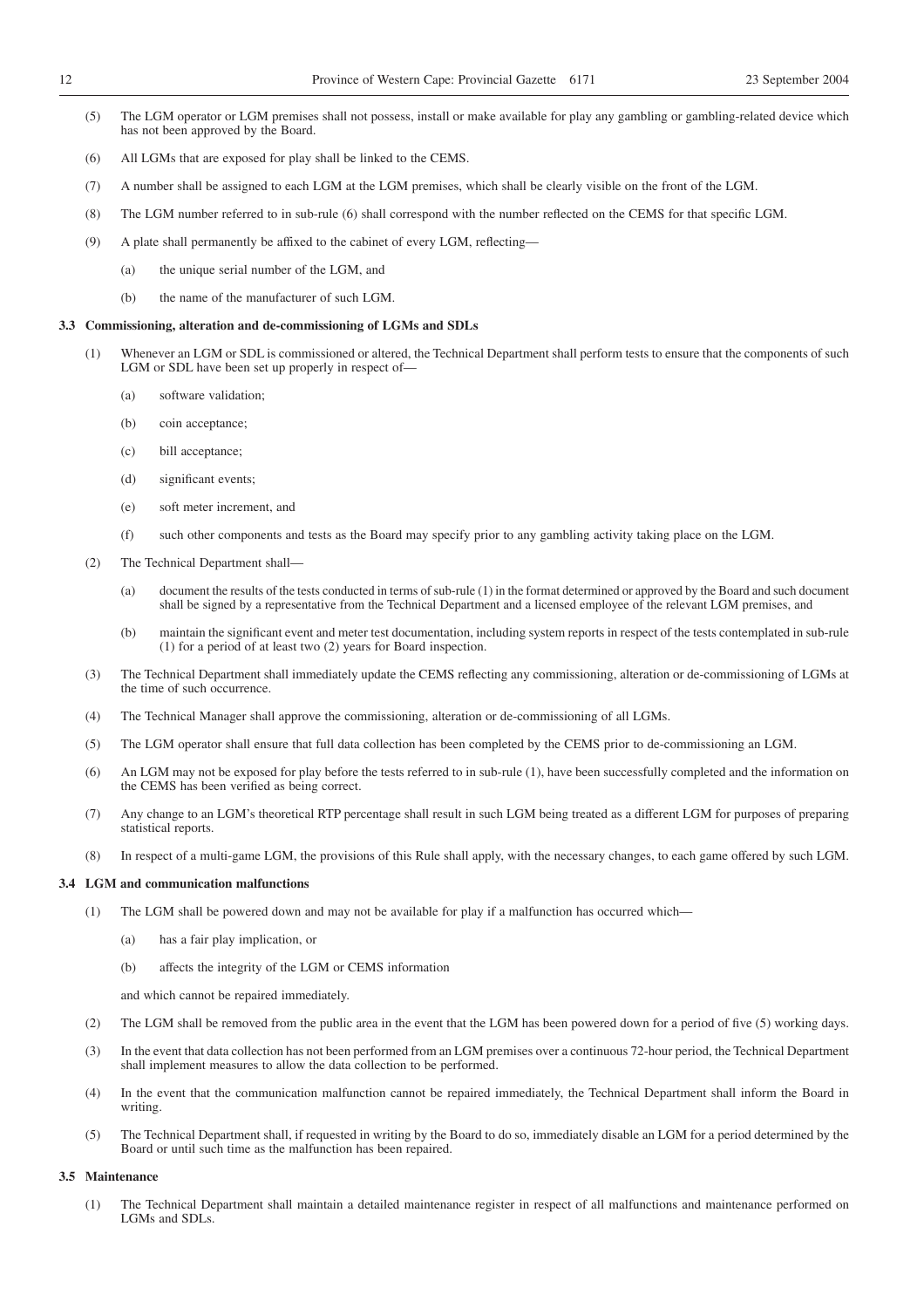- (2) Preventative and routine maintenance on an LGM and SDL may be performed only by—
	- (a) an LGM Technician;
	- (b) an employee of the CEMS operator, and
	- (c) an employee of an LGM manufacturer, licensed

in terms of the Law in the presence of a licensed employee of the relevant LGM premises.

- (3) Sub-rule (2) does not preclude a licensed employee of the LGM premises from performing routine maintenance to ensure the proper operation of the LGMs on its premises, including attending to coin-in and coin-out errors, bill disputes, hopper fills and cash collections.
- (4) If a specific malfunction on an LGM recurs on a regular basis, the Technical Department shall attend to the problem.

#### **3.6 RAM clear**

- (1) Only representatives of the Technical Department and CEMS operator shall be allowed to perform a RAM clear on an LGM and SDL.
- (2) A RAM clear on an LGM or SDL may be performed only by accessing the logic area of such LGM or secure housing of the SDL.
- (3) Prior to and after performing a RAM clear on an LGM, the LGM Technician shall record the LGM soft meter readings on the prescribed RAM Reset Document and shall-
	- (a) forward this information to the Administration Department, or
	- (b) ensure that the LGM soft meters have been archived on the CEMS.
- (4) Representatives from both the relevant LGM premises and the Technical Department shall attest to the accuracy of the information contained in the RAM Reset Document.
- (5) The LGM Technician or representative of the CEMS operator shall ensure that full data collection has been completed by the CEMS prior to performing a RAM clear on the SDL, as prescribed by the operator's ICS.

#### **3.7 Additional gambling devices**

- (1) The holder of an LGM operator licence may, at its office or such other premises approved for this purpose by the Board, possess an additional number of gambling devices, which—
	- (a) shall not exceed 10% of the total number of gambling devices authorised to be exposed for play in terms of the LGM operator's licence;
	- (b) may not be utilised to conduct gambling, and
	- (c) shall not be located within any public area.
- (2) The holder of an LGM operator licence may possess additional LGMs in excess of the number prescribed in sub-rule (1)(a) only upon the prior written approval of the Board.

#### **CHAPTER IV**

#### **ADMINISTRATION DEPARTMENT**

#### **4.1 Responsibilities**

- (1) The Administration Department of the LGM operator shall—
	- (a) develop, implement and review financial controls;
	- (b) reconcile gambling revenue on a monthly basis;
	- (c) prepare and control financial records and data;
	- (d) capture data, other than the data required to be captured by the Technical Department, on the CEMS;
	- (e) store financial records;
	- (f) authorise the allocation of user access rights;
	- (g) order, receive, secure, issue and be responsible for the storage of all controlled stationery and monitored keys;
	- (h) verify the integrity and validity of all financial information, and
	- (i) prepare all financial reports.

#### **4.2 Journal entries**

(1) In the event of incorrect information being reflected on the CEMS, the Administration Department shall make printouts prior to and subsequent to changes being effected thereto, reflecting an audit trail of the amendments made and the reason for such amendments.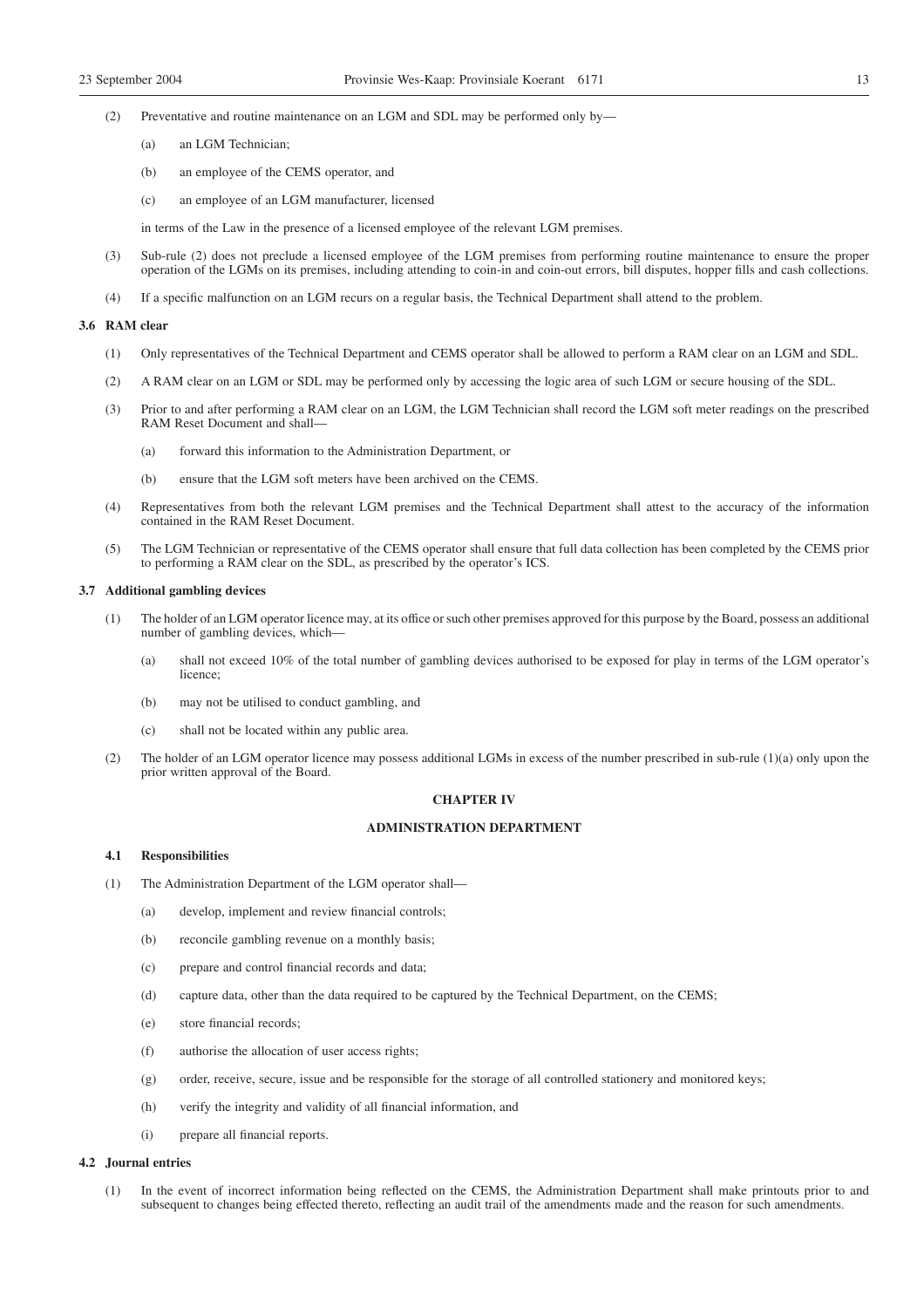- (2) The Administration Department shall request the CEMS operator, in writing on the prescribed Journal Entry Register, to effect the necessary adjustments.
- (3) All journal entries shall be authorised and signed by the Administration Manager.

#### **4.3 LGM accounting**

- (1) The Administration Department shall, on a daily basis, review the CEMS reports used for calculating taxable revenue to verify the accuracy thereof.
- (2) The Administration Department shall verify that the data contemplated in Rule 3.2(1) and (2) has been collected in respect of all LGMs within 24 hours of the period allowed for the collection thereof.
- (3) The Administration Department shall immediately inform the Technical Department if the data collection contemplated in sub-rule (2) has been unsuccessful.
- (4) A monthly reconciliation shall be prepared by the Administration Department in respect of the taxable revenue pertaining to all LGMs exposed for play by the LGM operator.
- (5) All LGM reconciliation procedures and any follow-up actions performed in respect thereof, shall be documented and retained for Board inspection.
- (6) The monthly tax return shall be signed by the Administration Manager.

#### **4.4 Controlled stationery**

- (1) The Administration Department shall be responsible for ordering, receiving, storing and issuing the following controlled stationery—
	- (a) Machine Book for each LGM, to be used to document each time an LGM is accessed, reflecting the relevant—
		- (i) LGM premises;
		- (ii) LGM number;
		- (iii) date and time of access;
		- (iv) reason for access, and
		- (v) signature and name or employee number of the LGM Technician or licensed LGM premises employee accessing the LGM;
	- (b) Malfunction and Maintenance Register, to be used to document all malfunctions of and maintenance performed on LGMs and SDLs, recording the relevant—
		- (i) LGM premises;
		- (ii) LGM or SDL number;
		- (iii) date and time of the malfunction;
		- (iv) date and time of the maintenance;
		- (v) description of the malfunction and action taken to repair it, and
		- (vi) signatures and names or employee numbers of the LGM Technician and licensed LGM premises employee performing and witnessing the maintenance;
	- (c) RAM Reset Document, to be used in the event of a RAM clear, recording the relevant—
		- (i) date and time;
		- (ii) LGM number;
		- (iii) soft meter readings prior to the RAM clear;
		- (iv) soft meter readings subsequent to the RAM clear, and
		- (v) signatures and names or employee numbers of the LGM Technician and licensed LGM premises employee performing and witnessing the RAM clear;
	- (d) Payout Register, to be used to document all prescribed payouts made by the LGM premises to patrons, recording the relevant—
		- (i) date of payment;
		- (ii) value of the payment;
		- (iii) patron's name, surname and signature, and
		- (iv) signature and name or employee number of the licensed LGM premises employee who made the payout;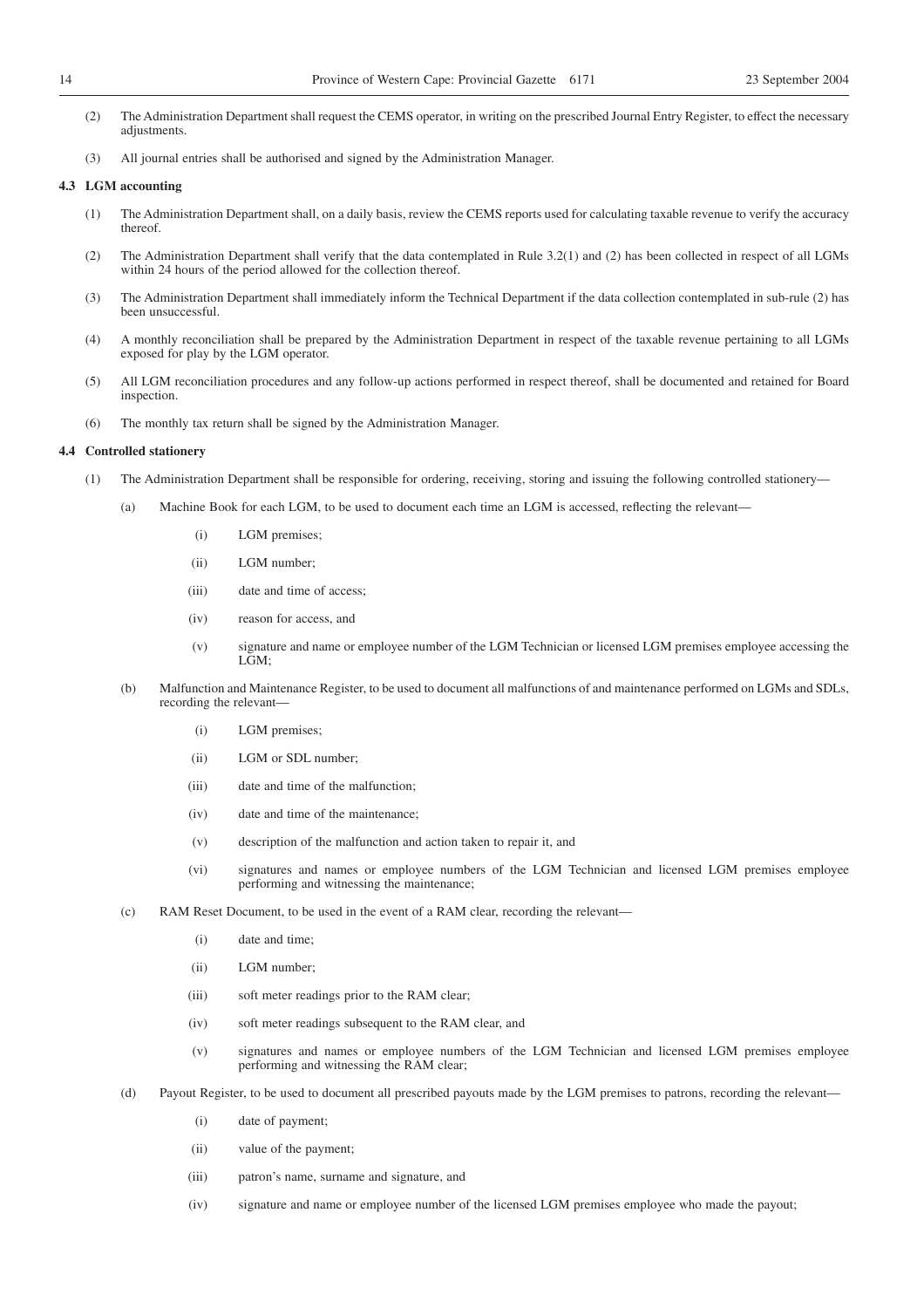(e) Dispute Register, to be used to document all patron disputes, including resolved disputes, recording the relevant—

- (i) date and time of the dispute;
- (ii) nature of the dispute;
- (iii) the relevant LGM number, where applicable;
- (iv) the patron's signature and contact details, including telephone number and address;
- (v) remedial steps taken to resolve the dispute,
- (vi) details regarding the resolution or referral of the dispute, as the case may be, and
- (vii) signature and name or employee number of the licensed LGM premises employee to whom the dispute was reported;
- (f) Journal Entry Register, to be used to record the detail of all adjustments made to stored data on the CEMS, recording the relevant—
	- (i) date and time of the entry;
	- (ii) LGM number, where applicable;
	- (iii) LGM premises name;
	- (iv) reason for the adjustment;
	- (v) description of the adjustment made, and
	- (vi) signatures and names or employee numbers of the Administration Department employee requesting the adjustment and the Administration Manager authorising the adjustment;
- (g) User Access Rights Application Form, to be used for the application of user access rights on the CEMS, recording the relevant—
	- (i) date of application;
	- (ii) applicant's name and surname;
	- (iii) position or job function of the applicant;
	- (iv) WCGRB licence number, where applicable;
	- (v) LGM operator's name;
	- (vi) LGM premises name, where applicable;
	- (vii) the user access rights to be allocated to the applicant, and
	- (viii) signature and name or employee number of the Administration Department employee authorising the application;
- (h) Stationery Registers, documenting controlled stationery in stock as well as all controlled stationery issued, recording the relevant—
	- (i) amount of stationery received;
	- (ii) ranges of stationery received;
	- (iii) signature and name or employee number of the employee receiving the stationery;
	- (iv) LGM premises at which the stationery is used, where applicable;
	- (v) date and time issued;
	- (vi) current stock level, and
	- (vii) the signatures and names or employee numbers of the licensees receiving and issuing the controlled stationery;
- (i) Monitored Key Control Registers, documenting each time monitored keys or combinations thereof are issued, duplicated or destroyed, recording the relevant—
	- (i) type of key or combination of keys;
	- (ii) number of keys made, duplicated or destroyed;
	- (iii) signatures of all persons involved in the creation, duplication or destruction of such keys;
	- (iv) date and time issued;
	- (v) relevant LGM premises, where applicable;
	- (vi) signature and name or employee number of the employee issuing the keys;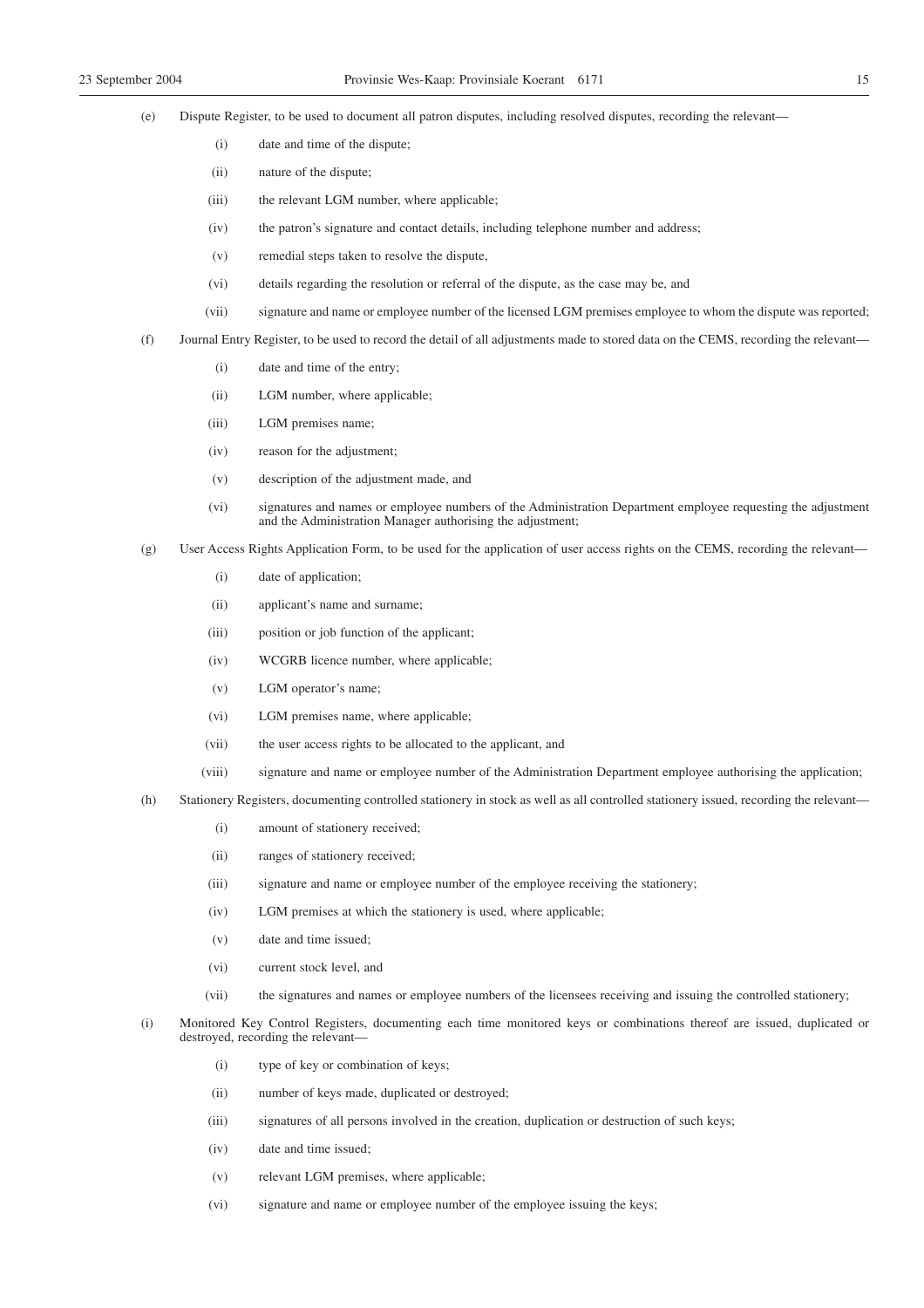- (vii) signature and name or employee number of the employee receiving the keys, and
- (viii) date and time returned by the custodian of the monitored key.
- (2) All the unused and completed registers contemplated in sub-rule (1) shall be kept in a secure area controlled by the Administration Department.
- (3) The issue and receipt of all value or controlled stationery shall be registered in stationery registers.
- (4) Information required to be reflected on controlled stationery shall be recorded in ink or such other permanent medium as the Board may require or approve.
- (5) Corrections to information recorded on controlled stationery shall be made by drawing a single line through the error and entering the correct detail whereupon at least one employee involved in the transaction shall append his or her initials alongside the changes, specifying his or her name or employee ID number.
- (6) All the completed registers contemplated in sub-rule (1) shall be retained—
	- (a) on the relevant LGM premises, for a period of at least 3 months from the date of the last entry therein, and
	- (b) at its registered office, by the LGM operator for a period of at least two (2) years from the date of the last entry therein for Board inspection.
- (7) Notwithstanding the provisions of this Rule, where an LGM operator utilises a computerised system and electronic signature identification, the Board may approve different requirements and provisions in respect of controlled stationery, upon demonstration by the LGM operator to the satisfaction of the Board that there are sufficient controls in place to ensure the integrity and validity of the computerised system and the reports generated.
- (8) The LGM operator may combine certain of the registers specified in this Rule with computer-generated reports, provided that the LGM operator is able to prove to the Board—
	- (a) the validity and correctness of the information contained in the registers and reports, and
	- (b) that the integrity of the documentation is not prejudiced by such combination.

#### **4.5 Monitored keys**

- (1) The Administration Department shall maintain detailed records in respect of each monitored key that is made, duplicated or destroyed.
- (2) The Administration Department shall receive, secure, issue, control and dispose of the following monitored keys—
	- (a) LGM cabinet door keys;
	- (b) logic area door keys;
	- (c) SDL keys;
	- (d) such other keys that are required to be monitored or controlled in terms of the Law and ICS, and
	- (e) each duplicate key to the keys contemplated in paragraphs (a) to (d) above.
- (3) All monitored keys shall be kept in a secured area, in such a manner as to prevent unauthorised access thereto.
- (4) Access to the secure area referred to in sub-rule (3) shall be limited to representatives of the Administration Department.
- (5) All key transactions shall be registered in key control registers.
- (6) Monitored keys shall at all times remain under the control of the custodian of such keys.
- (7) In addition to the provisions of this Rule, the following provisions shall apply with regard to the control of—
	- (a) Logic area keys—
		- (i) Only authorised representatives from the Technical Department shall be allowed access to the logic area keys.
		- (ii) Logic area keys may not be kept at the LGM premises.
	- (b) SDL keys—
		- (i) The SDL keys shall be issued only to an LGM Technician or a representative of the CEMS operator.
	- (c) LGM cabinet door keys may only be issued to a licensed employee of the LGM premises or a representative of the Technical Department.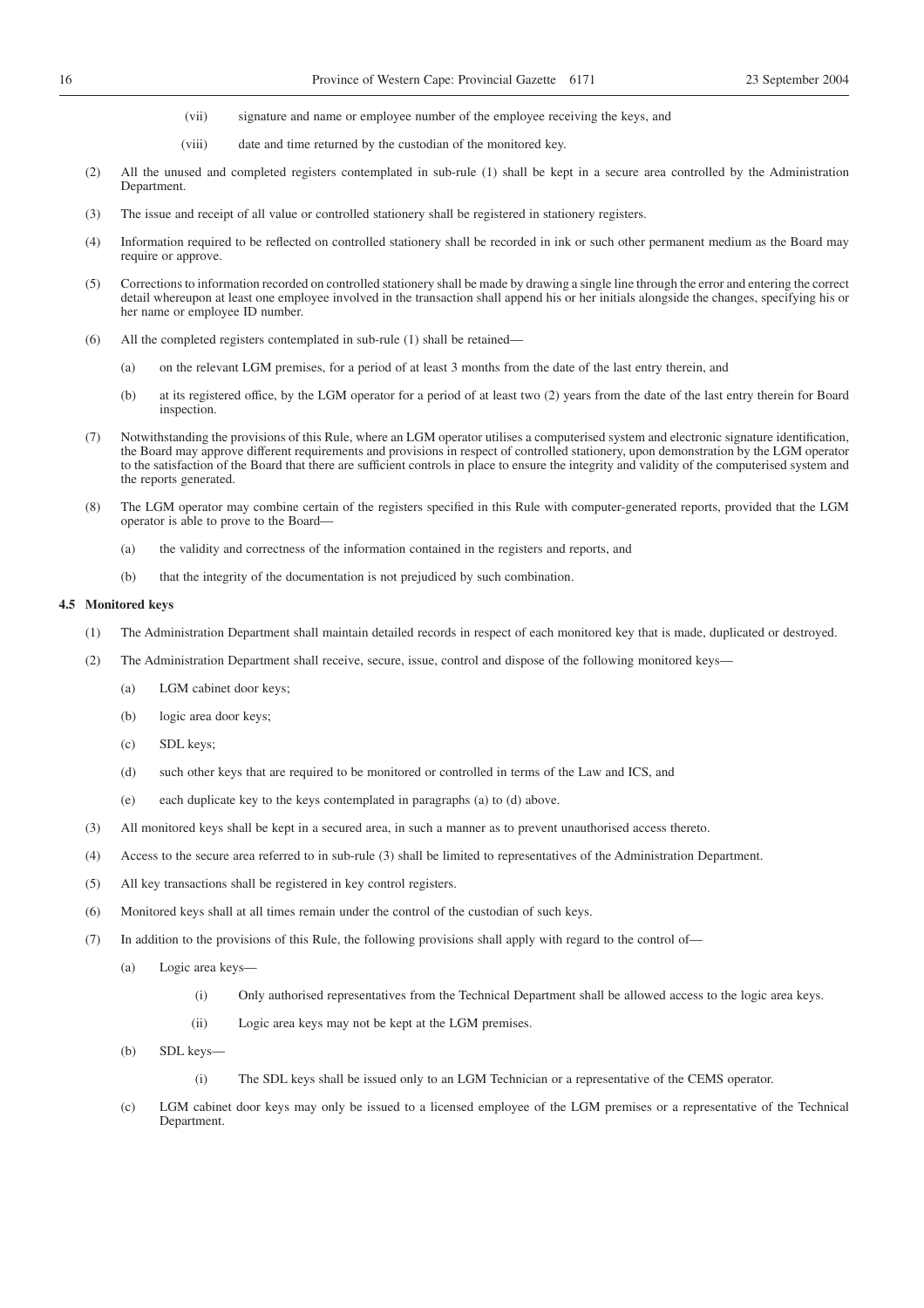#### **CHAPTER V**

#### **COMPLIANCE DEPARTMENT**

#### **5.1 Investigations**

- (1) The Compliance Department of the LGM operator shall, on a weekly basis, review the CEMS meter readings and significant events in order to detect exceptions and unusual events, including—
	- (a) unauthorised access to secured areas of the LGM and SDL;
	- (b) configuration changes to LGM and SDL software;
	- (c) LGM and SDL software validation or signature failure;
	- (d) meter violations, meter wraps and RAM clears, and
	- (e) variances in excess of R100-00 or 20% per gaming day between actual and metered LGM drop, in the event that the actual LGM drop counted exceeds the metered drop.
- (2) The Compliance Department shall, on a weekly basis, ensure that the exceptions and unusual events referred to in sub-rule (1) are investigated.
- (3) The Compliance Department shall inform the Technical Department of any unresolved exceptions and unusual events referred to in sub-rule (1).
- (4) The Compliance Department shall inform the Administration Department regarding the outcome of the variances contemplated in sub-rules  $(1)(d)$  and  $(e)$ .
- (5) The results of the investigations referred to in this Rule and the actions taken to prevent a recurrence thereof, shall be documented.
- (6) All reports contemplated in this Rule shall be in writing and kept for a period of at least two (2) years for Board inspection.

#### **5.2 Audits**

- (1) The Compliance Department shall be responsible for the performance of quarterly audits—
	- (a) to verify that only approved game and communication software is installed in LGMs;
	- (b) to verify that only approved software is installed in SDLs;
	- (c) to ensure that access to the CEMS has been allocated to authorised personnel only;
	- (d) assessing procedural compliance by the LGM operator and on LGM premises with the Rules and the LGM operator's ICS;
	- (e) to verify that all employees performing gambling-related functions are correctly licensed;
	- (f) on the LGM RTP percentages which are below 80% over a continuous 12-month period;
	- (g) to ensure that journal entries have been performed correctly and with the necessary authorisation;
	- (h) on monitored key registers for accuracy;
	- (i) on controlled stationery registers for accuracy and stock levels, and
	- (j) to verify the accuracy and integrity of information on the CEMS.
- (2) Any discrepancies found during the audits referred to in sub-rule (1) shall be investigated and the results and actions taken to prevent a recurrence thereof shall be documented.
- (3) All reports contemplated in this Rule shall be in writing and kept for a period of at least two (2) years for Board inspection.
- (4) The Compliance Department shall, on a six-monthly basis, compile or review a risk analysis in respect of the day-to-day gambling and gambling-related activities conducted by the LGM operator and on LGM premises.

#### **5.3 Reporting requirements**

- (1) The Compliance Manager shall report directly to at least the General Manager or Managing Director of the LGM operator.
- (2) The Board may approve different reporting lines to those prescribed in sub-rule (1) above, upon demonstration by the LGM operator that there are no incompatible functions.
- (3) The Compliance Department shall, on a monthly basis, provide the Board with a report reflecting, in respect of the period reviewed—
	- (a) any contraventions of the LGM operator's ICS or the Law;
	- (b) any discrepancies detected during the prescribed audits and investigations;
	- (c) detail of all journal entries;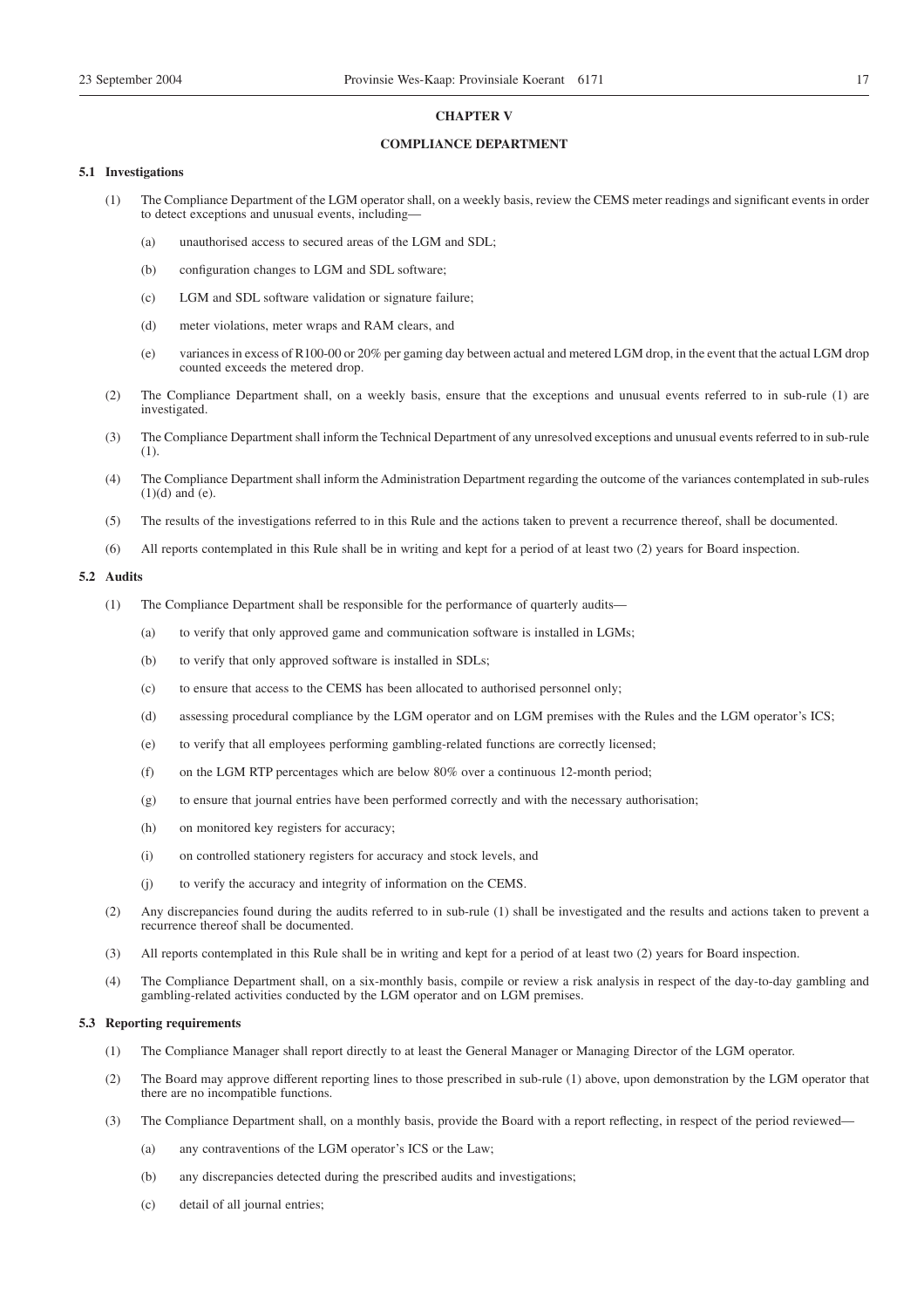- (d) a summary of all patron disputes arising;
- (e) any cheating activities detected;
- (f) a summary of all bannings effected, and
- (g) such other detail as may be required by the Board.
- (4) The monthly reports, referred to in sub-rule (3), shall be submitted within 5 working days after the conclusion of every month.
- (5) In addition to the provisions of sub-rule (3), the Compliance Department shall submit additional reports to the Board relating to—
	- (a) gambling-related activities and procedures;
	- (b) any material weaknesses identified in the LGM operator's ICS, and
	- (c) instances of possible non-compliance with the provisions of the LGM operator's ICS or the Law

within 14 days of compiling such reports.

(6) All reports contemplated in this Rule shall be in writing and kept for a period of at least two (2) years for Board inspection.

#### **CHAPTER VI**

#### **LGM PREMISES**

#### **6.1 ICS**

- (1) The provisions and procedures prescribed in an LGM operator's ICS, including its organisational structure and jobs compendium shall be complied with on all licensed LGM premises on which it exposes LGMs for play.
- (2) No gambling or gambling-related activities shall be conducted on an LGM premises prior to the approval of the relevant LGM operator's ICS by the Board.
- (3) All operations on an LGM premises shall be conducted in terms of the relevant LGM operator's ICS.
- (4) A copy of these Rules and the relevant LGM operator's ICS shall, at all times be retained on an LGM premises.
- (5) If any provision or procedure of the LGM operator's ICS is contravened on an LGM premises, such contravention shall be deemed to be a contravention of these Rules, and the LGM operator shall be liable for the penalties prescribed in respect thereof in these Rules, or such penalties together with such other sanction as the Board may impose in terms of the Law; provided that—
	- (a) where the holder of the LGM operator licence to which an LGM premises relates does not exercise control over the premises for the purposes of the contravention, the Board may require the premises owner key employee to pay the penalties stipulated in these Rules in respect of such contravention, and
	- (b) where a penalty is imposed pursuant to paragraph (a), the Board may exempt the holder of the relevant LGM operator licence to which the premises relates from paying the penalty specified if it is satisfied that that the holder of the relevant LGM operator licence could not reasonably have prevented the contravention.
- (6) For the purposes of sub-rule (5)(b), an LGM operator may not be regarded as having been unable reasonably to prevent a contravention where—
	- (a) the LGM operator has previously been alerted to the commission of a similar contravention on the relevant LGM premises;
	- (b) the LGM operator has undertaken to take steps to prevent a repetition of similar contraventions on the relevant LGM premises, and has not taken sufficient steps to do so, or
	- (c) the same or similar contraventions take place on the relevant LGM premises on a regular basis.
- (7) If any provision of these Rules is contravened on an LGM premises, the provisions of sub-rules (5) and (6) shall apply *mutatis mutandis* in respect of the imposition of penalties regarding such contravention.

#### **6.2 Minimum requirements for LGM premises**

- (1) The playing of LGMs on the LGM premises shall constitute the secondary form of business provided on such premises.
- (2) All business conducted on the LGM premises shall be lawful and registered for tax purposes.
- (3) The Board shall approve the floor plan of the LGM premises prior to any gambling activity being conducted on such premises.
- (4) The approved floor plan in respect of an LGM premises may not be altered without the prior written approval of the Board.
- (5) The LGM operator or any other person may not, on an LGM premises, expose for play LGMs in excess of the maximum number authorised for such premises by the Board.
- (6) The designated area of an LGM premises shall be constructed in such a manner as to ensure restricted access thereto.
- (7) The designated area of an LGM premises shall not be less than three (3) square meters per LGM, unless otherwise approved by the Board.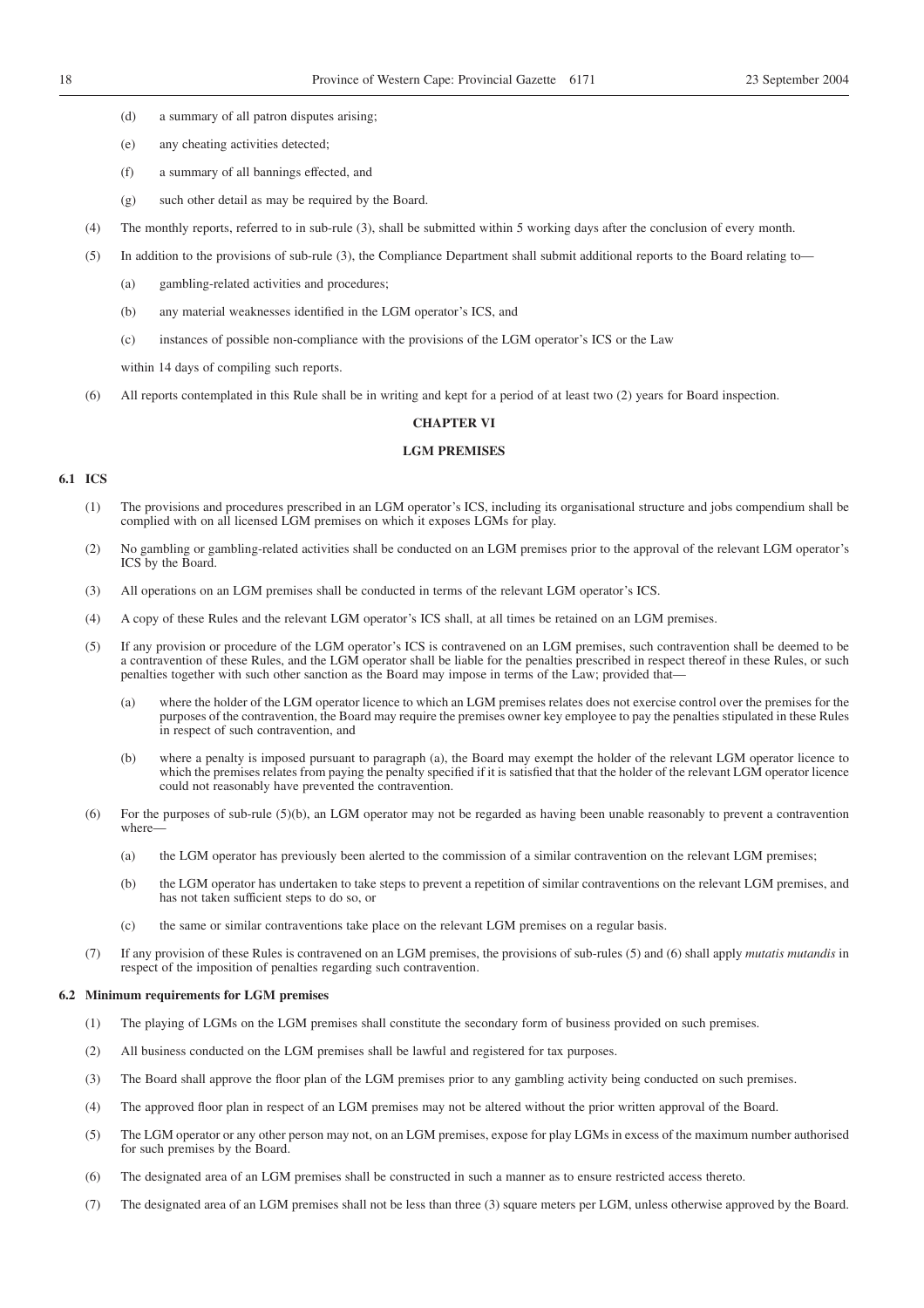- (8) The wiring to and from the LGM, SDL and SKP shall be installed in a manner as to prevent tampering therewith.
- (9) The LGMs shall not be visible to the general public from outside the LGM premises.
- (10) Advertising of gambling on the exterior of an LGM premises, other than the display of the corporate logo of the LGM operator, or the adoption or use of a name in respect of an LGM premises which promotes or incorporates a reference to gambling is prohibited.
- (11) All LGMs shall be placed and remain within the designated areas approved by the Board, unless otherwise prescribed by these Rules.
- (12) All SDLs and SKPs shall be placed and remain in an area approved by the Board.
- (13) The LGM operator or any other person on an LGM premises shall not expose an LGM for play outside the approved designated area.

#### **6.3 Responsibilities pertaining to LGM premises**

- (1) In the event of an LGM or CEMS malfunction that cannot be repaired immediately, the licensed employee on the LGM premises shall immediately inform the LGM operator.
- (2) LGMs that are not exposed for play shall not be stored in a public area.
- (3) An LGM may not be stored on an LGM premises for a period longer than one (1) month without the prior written approval of the Board.
- (4) A licensed employee on an LGM premises shall perform a count of all the LGM drop proceeds at least once every a week and record the value of the drop proceeds on the CEMS.
- (5) All manual payments made by the LGM premises in excess of R100-00, shall be recorded in the prescribed Payout Register.
- (6) All LGMs within the LGM premises shall be monitored, observed and supervised by a licensed employee during operating hours in order  $t_0$ 
	- (a) ensure that no person under the age of 18 years—
		- (i) enters or remains in any designated area with LGMs;
		- (ii) takes part in an LGM game, or
		- (iii) operates an LGM;
	- (b) effectively monitor and control the designated area and areas in which the SDL and SKP are placed, and
	- (c) ensure that all LGMs and the SDL, and their wiring, are not—
		- (i) tampered with or damaged;
		- (ii) altered in any way, or
		- (iii) accessed by unauthorised persons.

#### **6.4 Access to LGMs**

- (1) Only an authorised licensed employee of the LGM operator, a licensed employee on an LGM premises and a licensed manufacturer may access an LGM.
- (2) The employee card of the licensed employee of the relevant LGM premises, shall be inserted in the SKP each time an LGM is accessed.
- (3) The licensed employee on an LGM premises shall ensure that all doors of the LGMs and SDL are secured at all times.
- (4) The relevant entries shall be made in the Machine Book each time an LGM is accessed.

#### **6.5 Licence and signs to be displayed**

- (1) The following shall be prominently displayed at the entrance of the designated area of each LGM premises—
	- (a) a copy of the licence issued to the LGM premises;
	- (b) a copy of the LGM operator's licence, and
	- (c) signage—
		- (i) stating that no persons under the age of 18 are allowed to enter or remain in the designated area;
		- (ii) that Responsible Gambling Brochures are available on the LGM premises, and
		- (iii) providing the information required by the General Rules of the Board with regard to the National Responsible Gambling Programme.
- (2) The signage referred to in this Rule shall be in the format determined by the Board.
- (3) Responsible Gambling Brochures shall be available at an LGM premises at all times.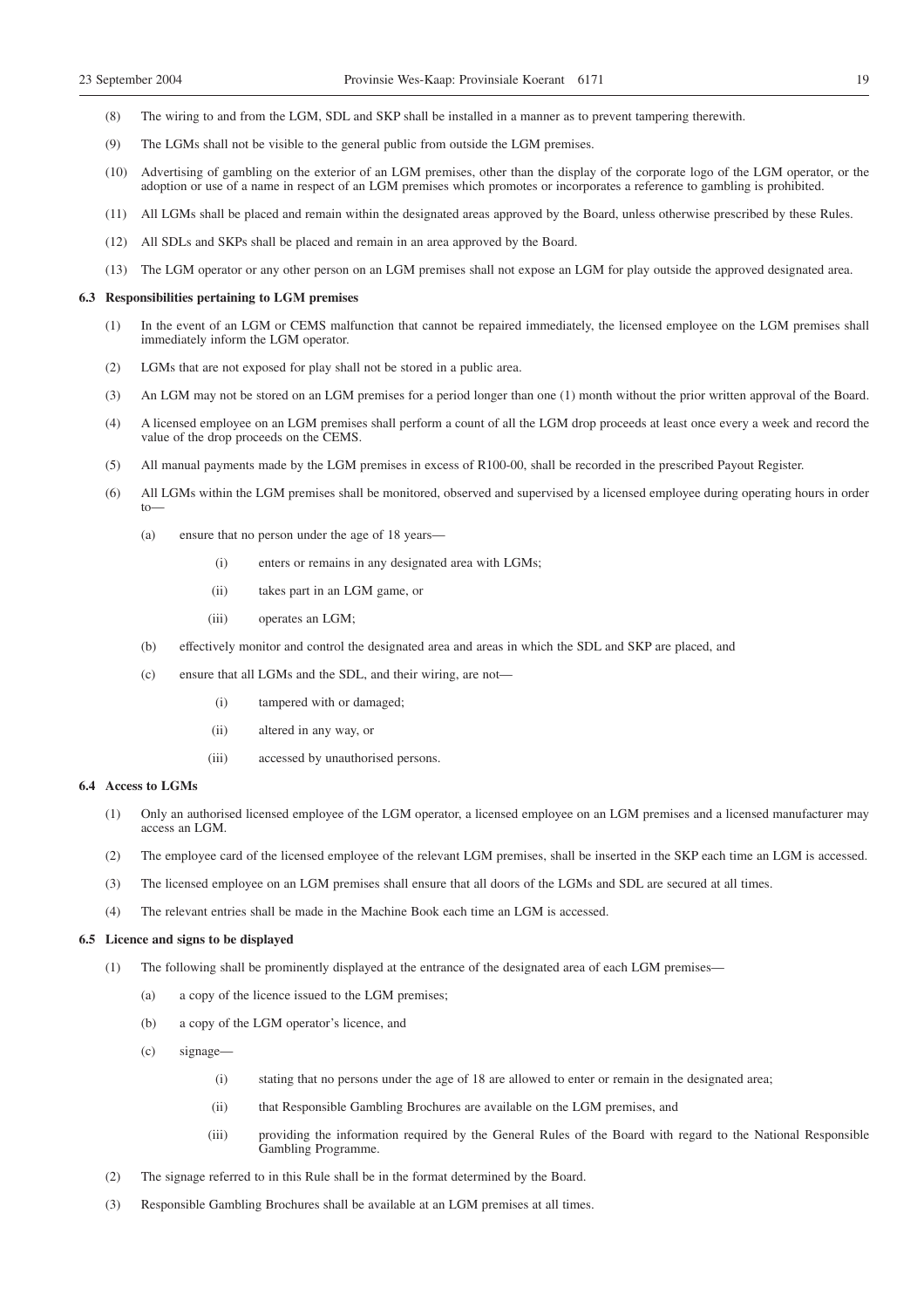- (4) Each LGM shall have Responsible Gambling stickers required or prescribed by the Board located in a place visible to patrons.
- (5) The procedure pertaining to the resolution of patron disputes must be conspicuously displayed in the LGM premises' designated area, specifying—
	- (a) that all disputes should be immediately reported on the LGM premises;
	- (b) the procedure in respect of the completion of the Dispute Register;
	- (c) the helpline number of the LGM operator, and
	- (d) contact details in respect of the Board.

#### **6.6 Monitored keys and controlled stationery**

(1) All monitored keys and controlled stationery must be kept in a secure area on the LGM premises or in the possession of a licensed employee to prevent unauthorised access thereto.

#### **6.7 Patron disputes**

- (1) A licensed employee at an LGM premises shall record all patron disputes in a Dispute Register and immediately perform such investigations as may be required to resolve the dispute.
- (2) If the investigation contemplated in sub-rule (1) reveals that credits are legally owed to a patron, such credits shall immediately be paid out at the relevant LGM premises.
- (3) The LGM premises shall, within 24 hours, inform the LGM operator of any patron dispute arising on such premises.
- (4) The LGM operator shall make available a helpline number for the purpose of registering patron disputes.
- (5) The LGM operator shall perform weekly follow-ups in respect of all patron disputes to ensure the resolution thereof.
- (6) The LGM operator shall document the information in respect of the follow-ups performed and retain such documentation for a period of at least two (2) years for Board inspection.

#### **CHAPTER VII**

#### **GENERAL PROVISIONS**

#### **7.1 Offices of the LGM operator**

(1) The offices of the holder of an LGM operator licence, at which its administrative and accounting functions are conducted, shall be based within the borders of the Western Cape.

#### **7.2 Credit facility**

- (1) The LGM premises, LGM operator or any other person shall not, directly or indirectly, extend credit, in any form whatsoever, to any person, for the purpose of playing on, or operating, an LGM.
- (2) For the purposes of this Rule, credit extension includes the advancement of cash by an LGM premises, LGM operator or any other person against a person's credit card, cheque, travellers cheque, money order or any other negotiable instrument whatsoever.

#### **7.3 Game features, stakes and prizes**

- (1) No bets in respect of which the stake exceeds the maximum amount prescribed in terms of the Law, may be offered or accepted on an LGM premises.
- (2) The LGM premises, LGM operator or any other person may not, in their own name or on behalf of any third party, offer any prize in excess of or in addition to the maximum prize prescribed in terms of the Law.
- (3) Progressive jackpots and double-up features are not permitted in respect of LGMs.
- (4) All prizes shall be paid in cash or a cash equivalent approved by the Board.

#### **7.4 Monetary instruments**

- (1) Betting on LGMs may only take place by means of cash or a cash equivalent approved by the Board.
- (2) Any cash equivalent used by an LGM premises for betting is evidence of a debt which that LGM premises owes to the person legally in possession of such cash equivalent.
- (3) The LGM premises shall immediately redeem its monetary instrument used for betting, including credits registered on the LGM, for cash or a cash equivalent upon request of a patron, unless the monetary instrument was obtained or is being used unlawfully.

#### **7.5 SDL controls**

(1) The SDL shall be designed and constructed in a manner to reveal any attempt at tampering therewith.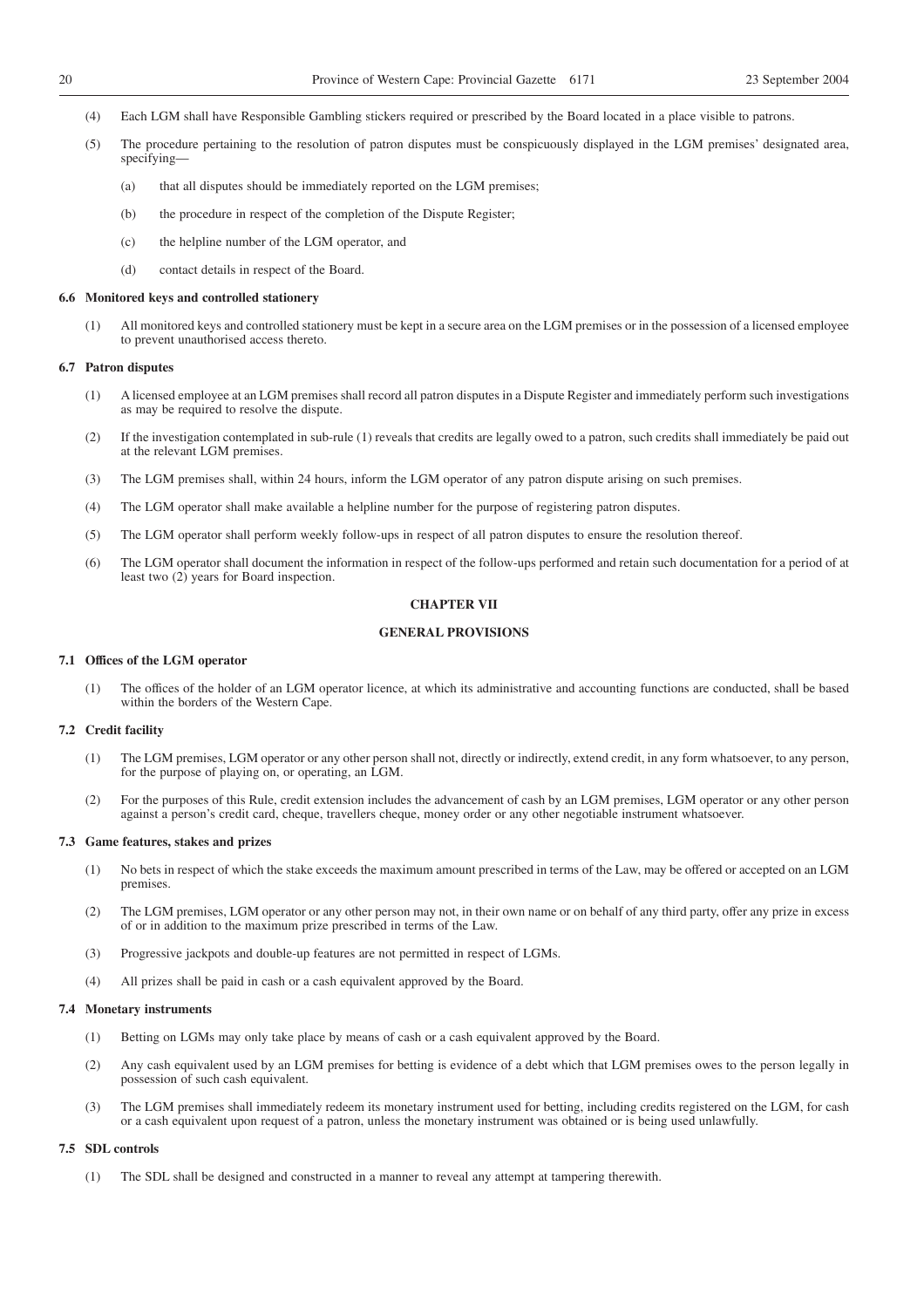#### **7.6 Employee cards**

- (1) Employee cards shall be issued to and used only by authorised licensed employees.
- (2) Prior to accessing an LGM or SDL, a licensed employee shall insert his or her employee card in the SKP.
- (3) Employee cards issued to licensed employees at an LGM premises shall be valid only in respect of the specific LGM premises.
- (4) Employee cards issued to licensed employees of an LGM operator shall be valid only in respect of the specific LGM premises linked to such LGM operator.
- (5) An employee shall insert a password prior to performing any function or maintenance on an LGM or SDL.
- (6) Employee cards shall not be left unattended in the SKP.
- (7) An employee card shall immediately be deactivated in the event that it is lost or when the employee to which it relates has resigned.
- (8) Employee cards shall contain the following printed information—
	- (a) a photograph of the relevant employee;
	- (b) the name of the employee to whom the card relates;
	- (c) the name of the licensed LGM premises to which the card relates;
	- (d) the name of the relevant LGM operator;
	- (e) the job description of the LGM operator employee to whom the card relates, where applicable, and
	- (f) the licence number assigned to the relevant employee by the Board.

#### **7.7 LGM premises and employee records**

- (1) The holder of an LGM operator licence shall, in respect of each premises at which it has been authorised to expose LGMs for play, maintain current and accurate LGM premises records reflecting—
	- (a) the business name of the premises;
	- (b) the physical address of the premises;
	- (c) the postal address of the premises;
	- (d) all other available contact details in respect of the premises, and
	- (e) details of each licensed employees at the premises, including the employee's—
		- (i) name and surname;
		- (ii) type of licence, and
		- (iii) Board licence number.
- (2) The LGM operator shall, within 5 working days after the conclusion of every month, submit an LGM premises and employee movement report to the Board specifying, in respect of the preceding month—
	- (a) the details of all newly appointed gambling-related employees;
	- (b) new LGM licensed premises;
	- (c) all licence renewals in respect of gambling-related employees and LGM premises licences;
	- (d) details of all LGM premises licences whose contracts were terminated;
	- (e) details of all gambling-related employees who left the employment of the LGM operator or ceased employment on an LGM premises, and
	- (f) all promotions or demotions in respect of gambling-related employees of the LGM operator or persons licensed to be employed on an LGM premises.
- (3) A licensed employee on an LGM premises shall immediately inform the LGM operator of any employee resignations.

#### **7.8 User access rights**

- (1) All application forms for access to any gambling-related software, including amendments thereto, shall be signed by a representative of the Administration Department.
- (2) The User Access Rights Application Form shall clearly indicate the user access rights for which the applicant has applied.
- (3) The LGM operator shall request user access rights on the CEMS to be allocated to authorised licensed employees only.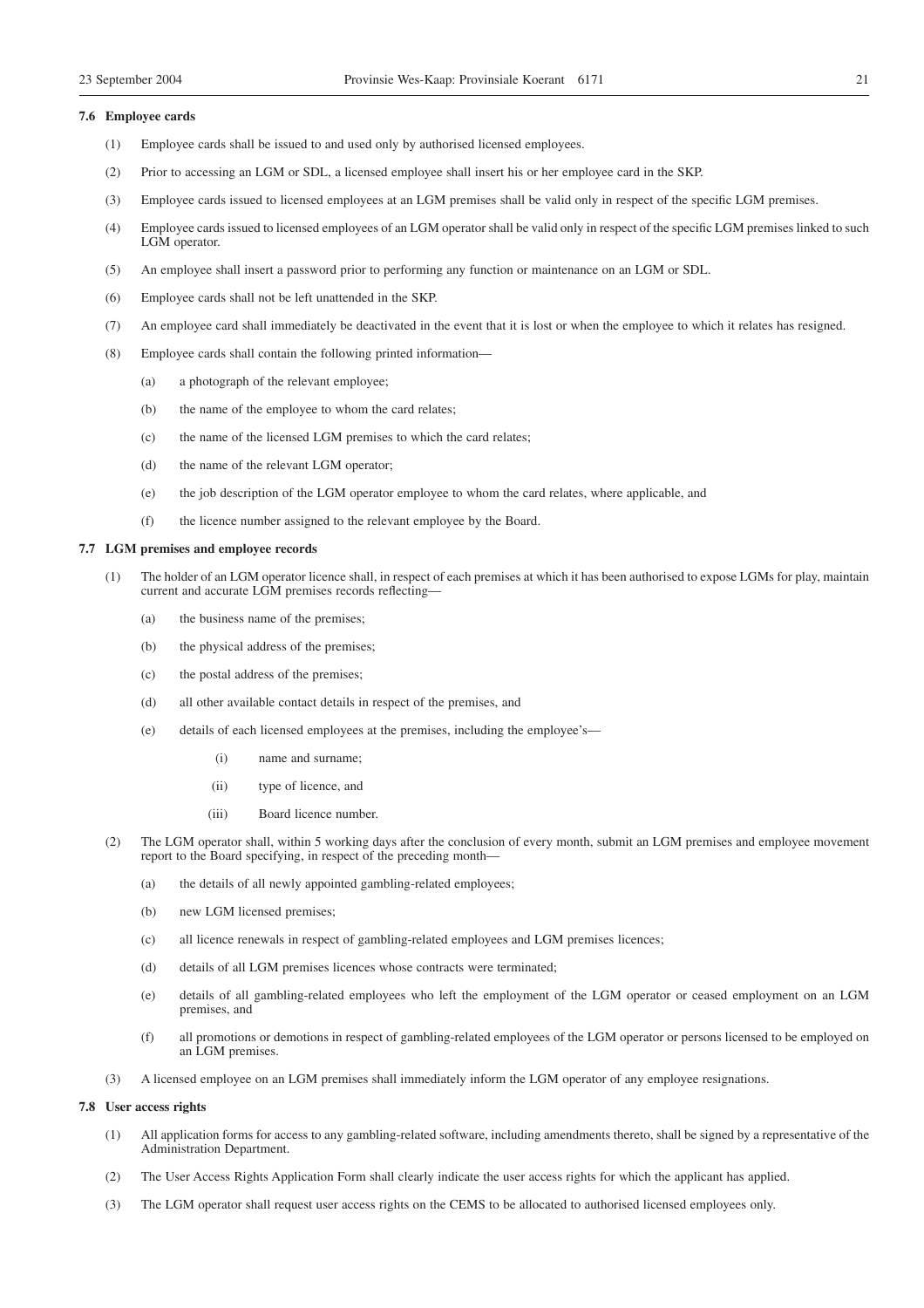- (4) The user access rights matrix shall indicate all types of user groups registered on the CEMS and all the user rights allocated to such users.
- (5) The user access rights matrix shall be approved and signed by the General Manager of the LGM operator, the Administration Manager and a representative of the Board.
- (6) Any amendments to the pre-approved user access rights matrix shall be signed by the persons prescribed in sub-rule (5).
- (7) The Administration Department shall request the CEMS operator, in writing, to allocate the employee's user rights in terms of the pre-approved user access rights matrix by supplying the following information—
	- (a) the applicant or employee's name and surname;
	- (b) user access rights to be allocated;
	- (c) LGM operator name;
	- (d) LGM premises name, where applicable, and
	- (e) Board licence number.
- (8) User access rights on the CEMS shall be allocated to appropriately licensed employees and in terms of the user access rights matrix.
- (9) The prior written approval of the Board is required in respect of all other persons for whom user access rights are requested on the CEMS.
- (10) The LGM operator shall immediately inform the CEMS operator of the resignation of any employee, whereupon the elevant employee's user access rights shall be immediately disabled on the CEMS.

#### **7.9 Employees to be appropriately licensed**

- (1) Only appropriately licensed persons may perform gambling-related functions on behalf of an LGM operator, CEMS operator or on licensed LGM premises.
- (2) Any person who has the authority to—
	- (a) perform journal entries;
	- (b) allocate user access rights on the CEMS, and
	- (c) perform maintenance or change the functionality of the CEMS

shall be licensed as a key employee in terms of the Law.

#### **7.10 Dispensation**

(1) The Board may approve alternative criteria or procedures other than those prescribed in these Rules, if the LGM operator is able to prove to the Board that, notwithstanding such criteria or procedures, there are sufficient controls in place to ensure the integrity of the operation.

#### **CHAPTER VIII**

#### **OFFENCES AND PENALTIES**

#### **8.1 Offences and penalties**

- (1) The LGM operator and a site owner key employee, where applicable, shall be guilty of an offence and be liable to—
	- (a) a penalty of R 10 000,00 per offence if—
		- (i) it fails to comply with the provisions of these Rules or its ICS relating to its organisational structure and jobs compendium or to implement the organisational structure and jobs compendium approved by the Board;
		- (ii) it fails to comply with the provisions of these Rules or its ICS relating to the keeping or maintaining of any book, account, record, register, ledger, inventory or other document required to be kept or maintained in terms of these Rules or its ICS or if such books, accounts, records, registers, ledgers, inventories or other documents are not up to date or in the correct format, or
		- (iii) it fails to comply with the provisions of these Rules or its ICS relating to any procedure to be followed;
	- (b) a penalty of R 20 000,00 per offence if—
		- (i) notwithstanding the provisions of sub-rule (1)(a), it fails to comply with the provisions of these Rules or its ICS relating to—
			- (aa) minors found in the designated LGM areas;
			- (bb) resolution of patron disputes;
			- (cc) signs and information to be displayed at the LGM premises;
			- (dd) credit extension;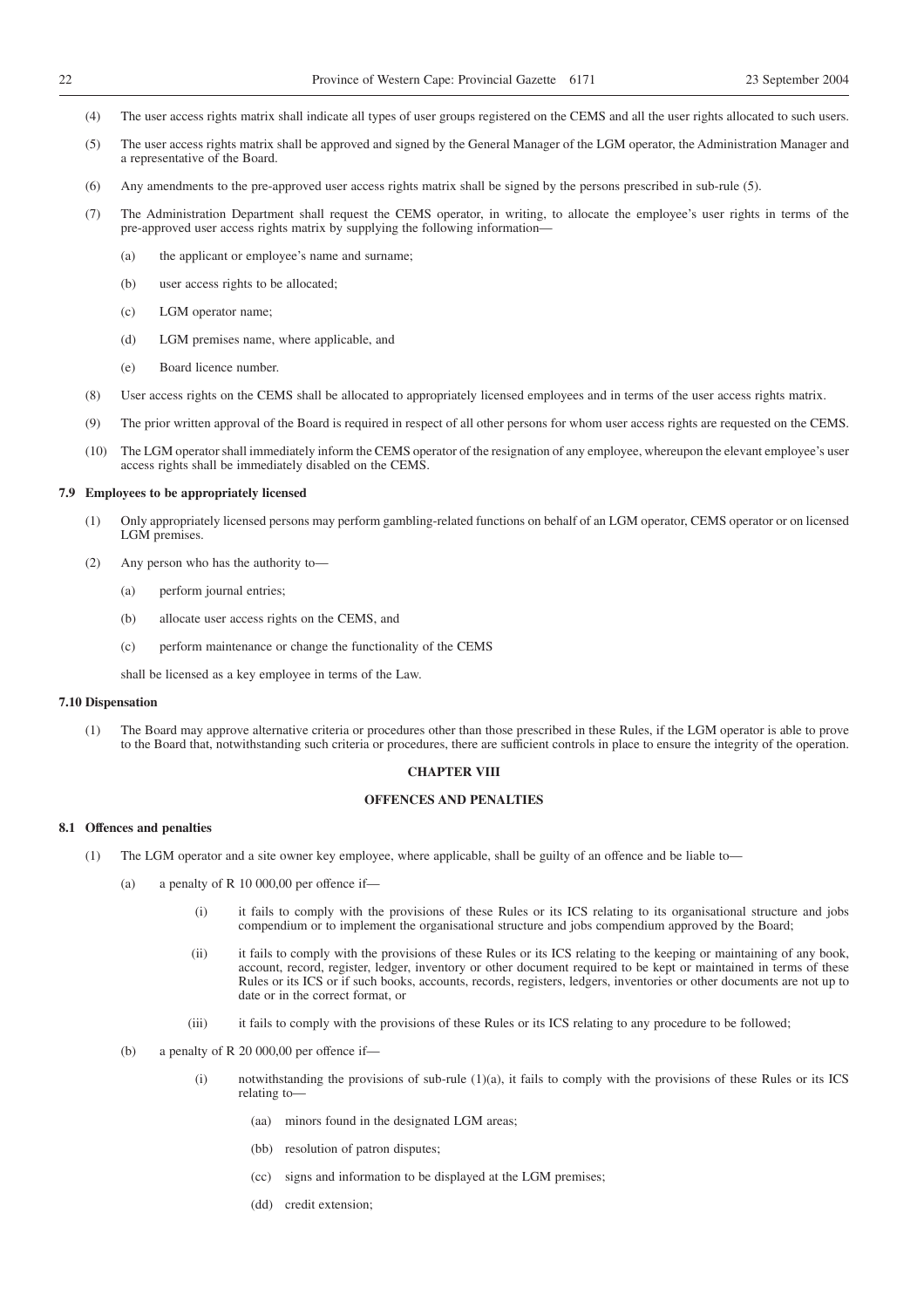- (ee) maximum stakes and prizes;
- (ff) investigations and audits to be performed, and
- (gg) journal entries;
- (c) a penalty of R 50 000,00 per offence if—
	- (i) it fails to maintain LGMs and the CEMS in accordance with the provisions of the Rules, and
	- (ii) it fails to maintain or produce financial records utilised for the purpose of calculating taxable revenue.
- (2) In the event of—
	- (a) a second offence, the penalty referred to in sub-rule (1) shall double, and
	- (b) a third offence, the penalty referred to in sub-rule (1) shall treble.
- (3) For the purposes of this Rule an LGM operator's ICS shall be limited to those provisions of its ICS that are required to be incorporated into its ICS in terms of the Law.
- (4) The imposition of any penalty in terms of this Rule shall not preclude the Board from instituting any further or alternative disciplinary action against an LGM operator or other licence holder.
- (5) All penalties imposed in terms of this Rule shall be payable within 30 days of the imposition of such penalty.
- (6) The Chief Executive Officer of the Board shall have the competency to impose any penalty in terms of this Rule.